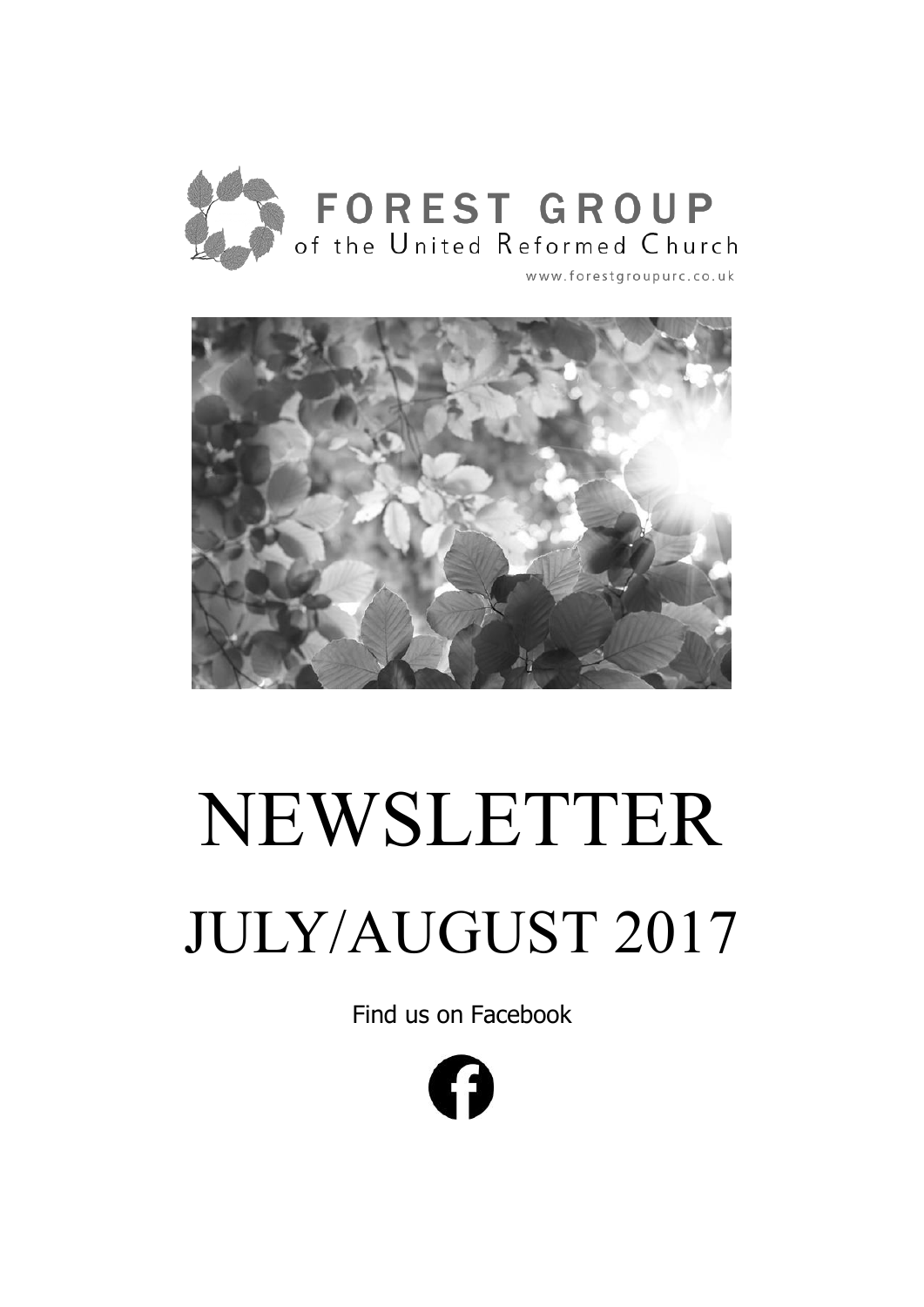#### **MINISTERS**

| <b>Rev Richard Mortimer</b>       | <b>Rev Ulrike Bell</b>     |
|-----------------------------------|----------------------------|
| <b>Beechcroft</b>                 | 127 Monkhams Avenue        |
| The Green                         | <b>Woodford Green</b>      |
| Chingford                         | <b>Essex</b>               |
| <b>E4 7ES</b>                     | IG8 0ER                    |
| Tel: 020 8524 0633                | Tel: 020 8505 5542         |
| richardmortimer331@btinternet.com | ulrike.bell@btinternet.com |

#### **OUR CHURCHES**

#### **Chingford URC**

Buxton Road, Chingford, E4 7DP

#### **Ray Lodge URC**

Ray Lodge Road, Woodford Green, Essex, IG8 7NX

#### **St James' URC**

Palmerston Road, Buckhurst Hill, Essex, IG9 5NG

#### **Woodford Green URC**

High Elms, Woodford Green, Essex, IG8 0UP

Newsletter Editor: Rev June Colley

Tel: 020 8529 5403 | Email: [rev@jcolley.plus.com](mailto:rev@jcolley.plus.com)

#### **MATERIAL FOR THE SEPTEMBER EDITION OF THE NEWSLETTER NEEDS TO BE WITH THE EDITOR BY SUNDAY 20TH AUGUST.**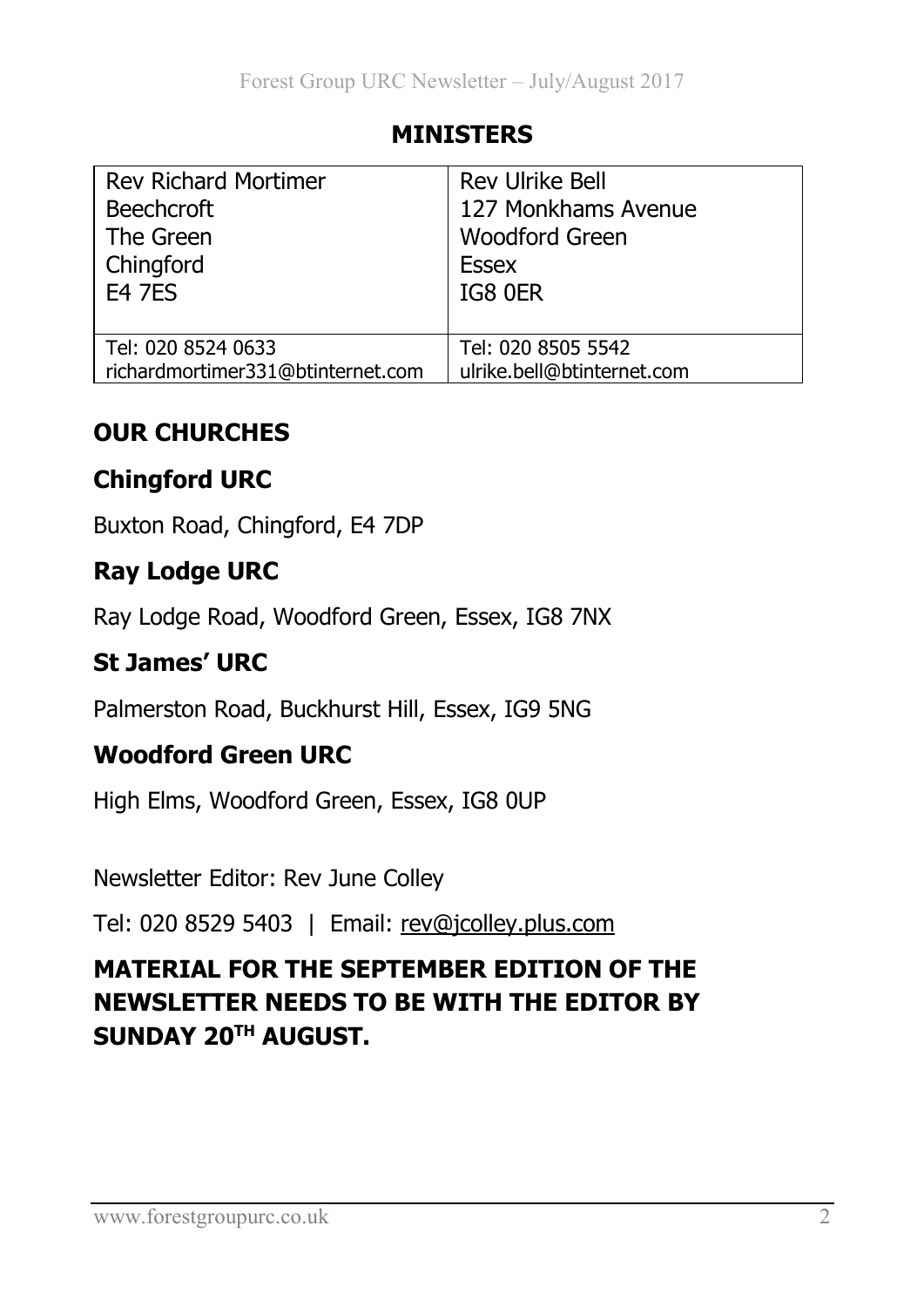#### **CONTENTS**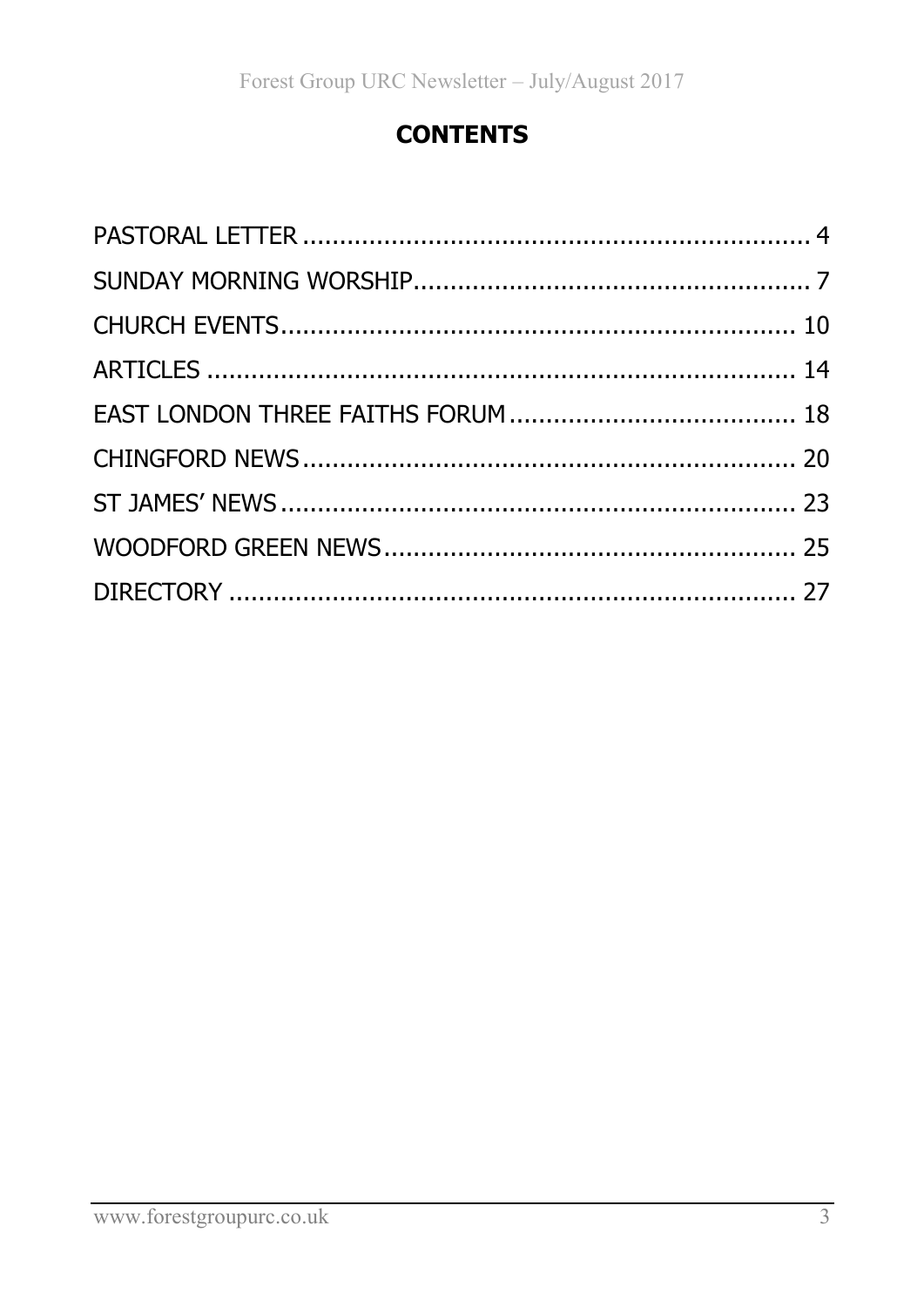## **PASTORAL LETTER**

#### <span id="page-3-0"></span>Dear friends,



Summer is here, the happy time of the year. So much to be grateful for: sunshine, holidays to come, ice cream, BBQs, long days, summer clothes, happy children and Guinea pigs! (this

fellow here is luckier than ours, who have to make do with less fancy roofs over their heads.)

And yet, the shadows of the tragic fire at Grenfell Tower darken the summer mood. So many lives lost in such a horrific way, and so many survivors' lives forced brutally in a new direction. And now the questioning and the anger and the search for causes, reasons and responsibilities.

It's such a complex world that we live in, there's so much going on. Our lives are changing, too, with terror attacks becoming almost part of normal life, something to be reckoned with, and the insecurities of the last elections and the Brexit negotiations with consequences for so many lives and institutions  $-$  it is a lot, and I haven't even mentioned places of hardship elsewhere in the world, climate change, North Korea or Donald Trump.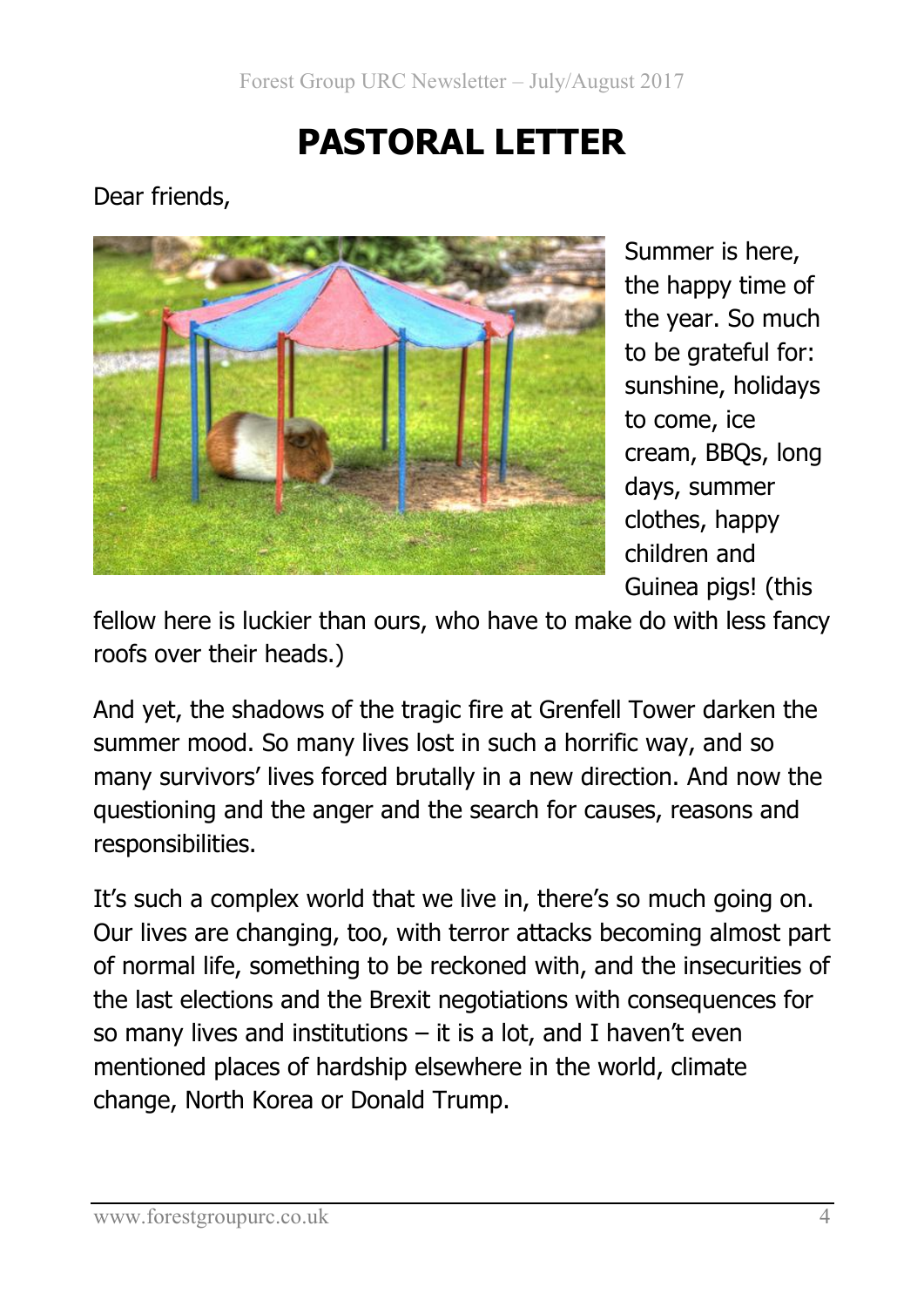Jesus said: "Do not let your hearts be troubled. Trust in God; and trust also in me." (John 14,1). Trust that God is working a purpose out; trust that Jesus sends us out to give hope and His love to the people we meet; trust that the Spirit lives in and among us, in our prayer and in our breathing. Resting in this trust, despite the horrors of the world around us, we might even at times look similar to this Guinea pig above.

With every blessing to you all,

Ulrike

## **END OF LIFE MATTERS**

#### **Why talk about death and dying?**



- Because we and our loved ones will all die at some point, and it's good to be prepared.
- Because it makes things easier for those who are going to be left behind.
- Because death is part of life.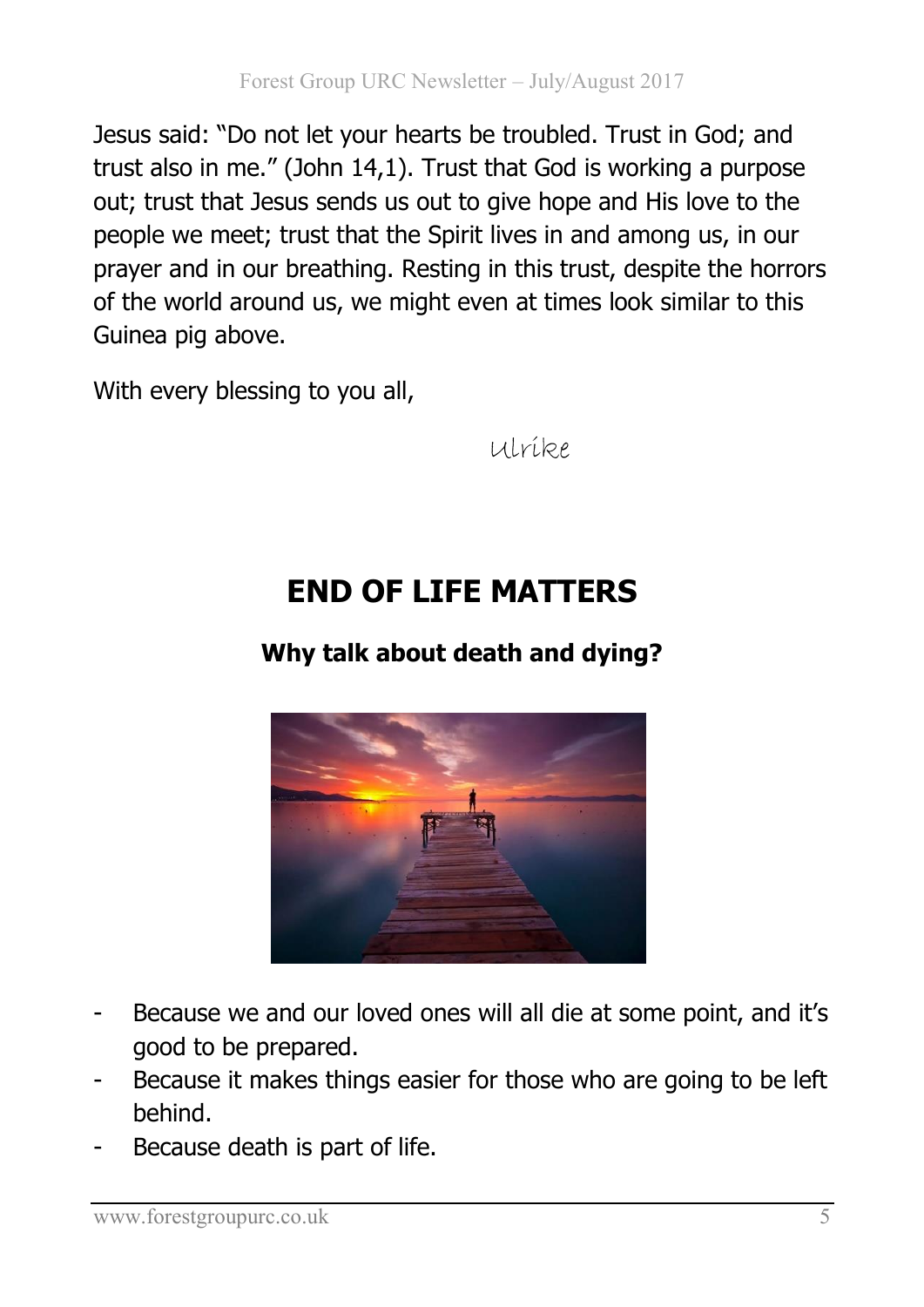- Because there are so many questions, and it's good to talk with friends.
- Because it's one of the last taboos in our western society: kept quiet and pushed under the carpet for later…
- **Because we can: At Woodford URC, in 7 sessions, starting in September. Dates to be confirmed.**
- **All welcome!**

#### **The course comprises sessions on:**

- Why talk about death and dying?
- Making a will, lasting power of attorney, financial considerations
- Legacy: The story of my life. How I'd like to be remembered
- Planning my funeral
- The last days. What happens when we die?
- Departing in peace: Desert island discs
- What comes next? Thoughts on heaven

Each session will have a time of information/input (sometimes from invited guest speakers), a time of exchange and learning from each other and a time of sharing cake and tea/coffee.

Contact: Ulrike 0208 505 5542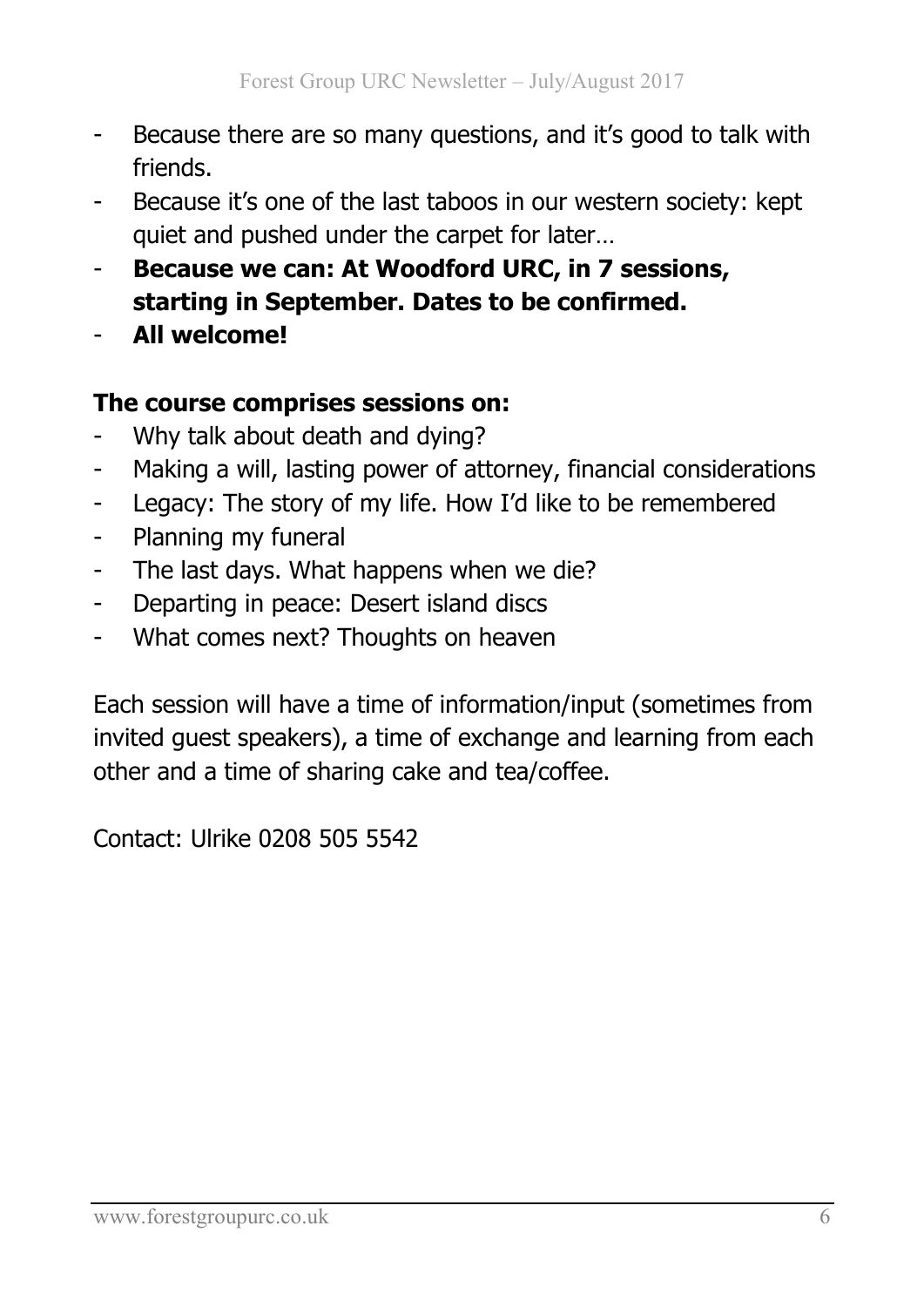## **SUNDAY MORNING WORSHIP**

<span id="page-6-0"></span>All services commence at 10:30am unless otherwise stated.

#### **Chingford**

|        | 2 July Holy Communion - Revd Kevin Swaine                                                   |
|--------|---------------------------------------------------------------------------------------------|
| 9 July | Youth & Parade Service - Revd Ulrike Bell<br>Followed by Church Picnic & Games for all ages |
|        | 16 July Revd Peter Wortley                                                                  |
|        | 23 July Martyn Payne (Followed by church meeting)                                           |
|        | 30 July Dr Paul Ashitey                                                                     |
|        | 6 Aug Holy Communion – Revd Richard Mortimer                                                |
|        | 13 Aug Keith Brame                                                                          |
|        | 20 Aug 9.45 Holy Communion<br>Revd Jane Mortimer                                            |

27 Aug Revd Ulrike Bell

#### **Ray Lodge**

- 2 July No service
- 9 July Holy Communion Trevor Cottrell
- 16 July Revd Richard Mortimer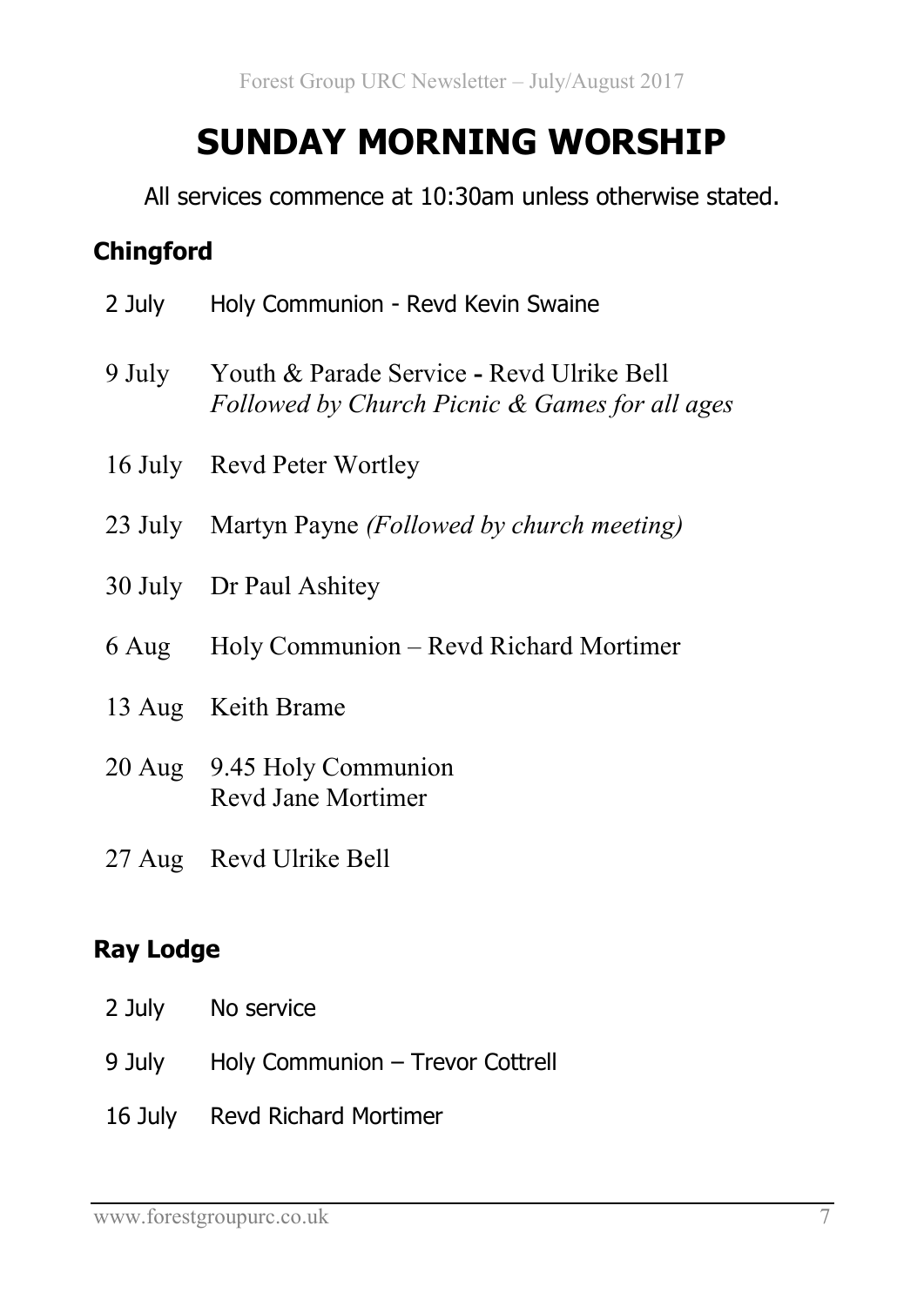- 23 July Led by the Elders
- 30 July Revd June Colley
- 6 Aug Led by the Elders
- 13 Aug Revd Jane Mortimer
- 20 Aug Revd Richard Mortimer
- 27 Aug Led by the Elders

#### **St. James', Buckhurst Hill**

| 2 July  | Holy Communion - Roger Hoath (Sacramental<br>offertory for Toybox Fund)                           |  |  |  |
|---------|---------------------------------------------------------------------------------------------------|--|--|--|
| 9 July  | Revd Ann Woodhurst                                                                                |  |  |  |
| 16 July | Revd Jane Mortimer                                                                                |  |  |  |
| 23 July | Revd Richard Mortimer (Church meeting follows this<br>service)                                    |  |  |  |
| 30 July | Grace Smith                                                                                       |  |  |  |
| 6 Aug   | Holy Communion – Revd Kevin Swaine <i>(Sacramental</i><br>offertory for Church Action on Poverty) |  |  |  |
| 13 Aug  | Revd Richard Mortimer                                                                             |  |  |  |
| 20 Aug  | Songs of Praise led by the Worship Group                                                          |  |  |  |
| 27 Aug  | Grace Smith                                                                                       |  |  |  |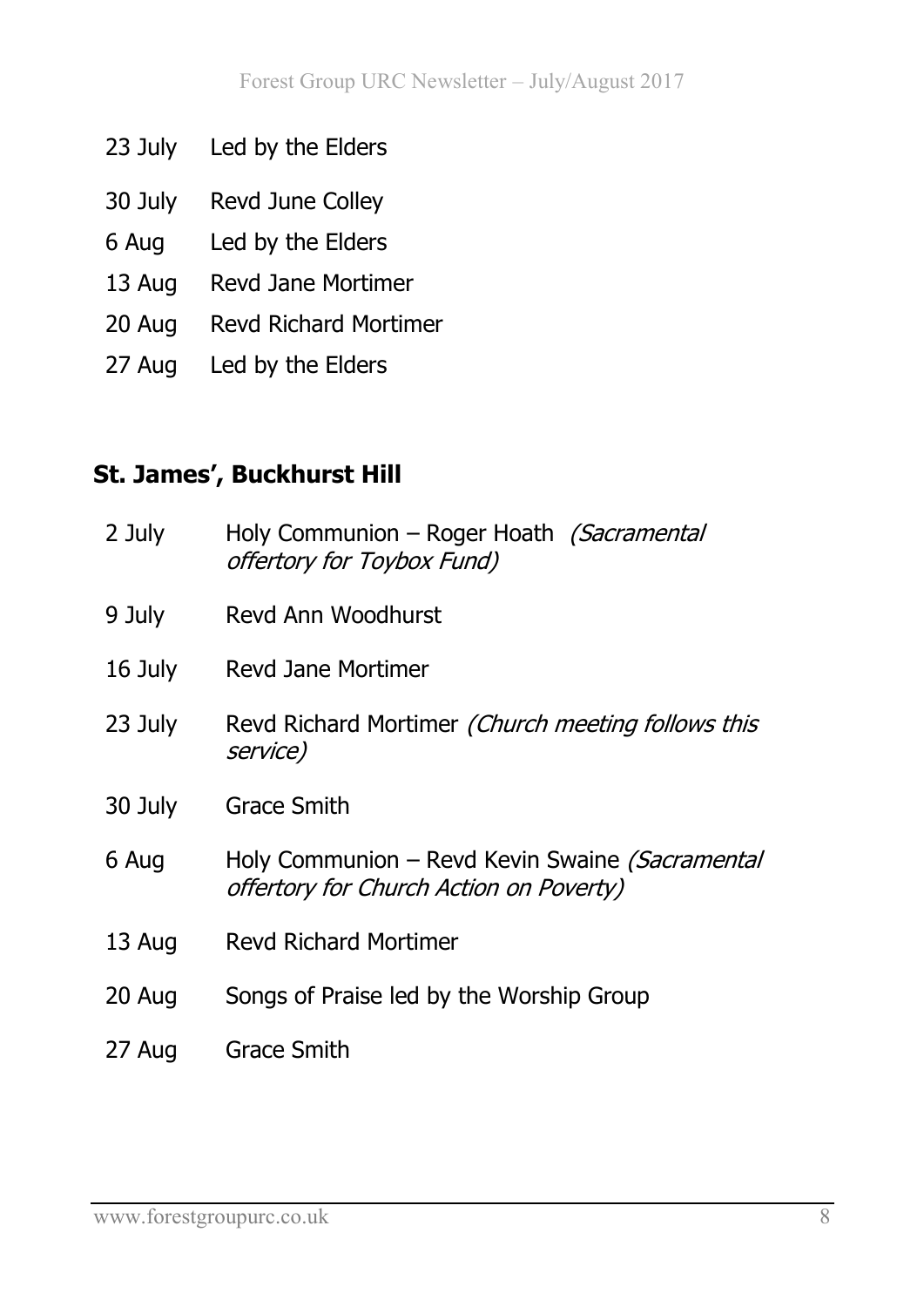#### **Woodford Green**

| 2 July  | Holy Communion - Revd Ulrike Bell         |
|---------|-------------------------------------------|
| 9 July  | Revd June Colley<br>4.00 pm Messy Church  |
| 16 July | Revd June Colley                          |
| 23 July | Peter Dawe (followed by Church Meeting)   |
| 30 July | Revd Richard Mortimer                     |
| 6 Aug   | Holy Communion - Steven Neville           |
| 13 Aug  | Jean Wyber                                |
| 20 Aug  | Revd Ulrike Bell (followed by Church BBQ) |
| 27 Aug  | Revd June Colley                          |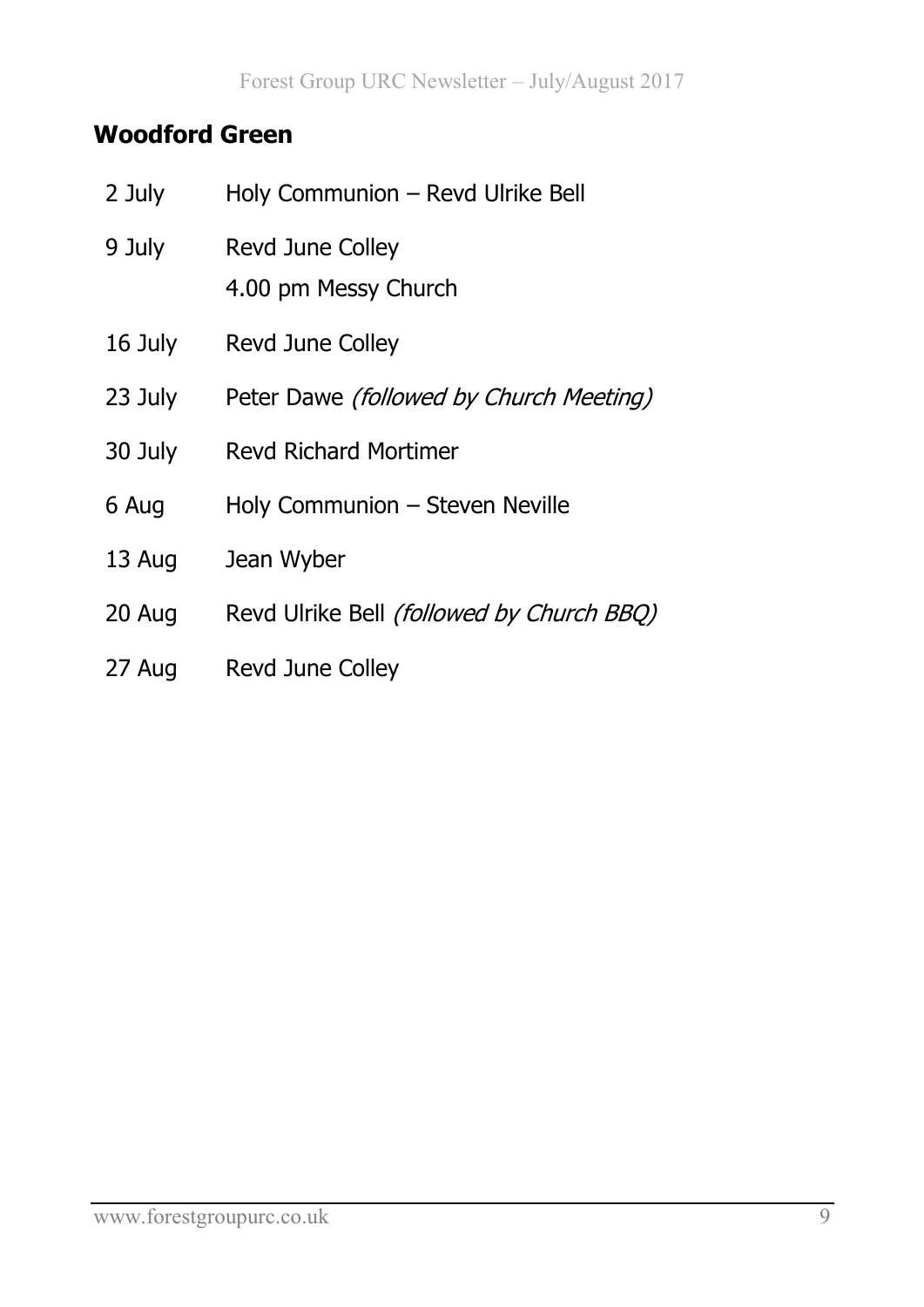## **CHURCH EVENTS**

#### <span id="page-9-0"></span>**July**

| Sunday 2    | <b>Chingford</b> 12noon Board of Management                                                                                             |
|-------------|-----------------------------------------------------------------------------------------------------------------------------------------|
| Monday 3    | <b>St. James'</b> $2.00 - 3.30$ pm Craft/Prayer Group                                                                                   |
| Tuesday 4   | <b>Forest Group Coffee &amp; Conversation 10.30am in the</b><br>Woodford manse                                                          |
|             | <b>Woodford Green 8.00pm Elders' meeting</b>                                                                                            |
| Thursday 6  | <b>Chingford</b> 7.30pm Youth Council                                                                                                   |
| Friday 7    | <b>Chingford</b> 11.00am Worship Group                                                                                                  |
|             | Ray Lodge 2.00pm Knit & Natter Group                                                                                                    |
| Monday 10   | Woodford Green 2.30pm Jubilee Club - Kevin Swaine<br>Queen Elizabeth I $-$ 'A ripe apple from the tree'.                                |
|             | Wednesday 12 St. James' 7.30pm Elders' meeting                                                                                          |
| Friday 14   | <b>Ray Lodge</b> 2.00pm Neighbours Club - Flower Arranging<br>Workshop with Mandy Waters                                                |
| Saturday 15 | Ray Lodge 2.00pm Trefoil Guild Strawberry Tea<br><b>Chingford</b> 3.00pm Wadham Players perform Hansel &<br>Gretel in the Church Garden |
| Sunday 16   | <b>Forest Group Council</b> 2.00 pm at Woodford Green                                                                                   |
| Thursday 20 | <b>Chingford</b> 8.00pm Elders' meeting                                                                                                 |
| Friday 21   | <b>Chingford</b> 11.00am Board of Management                                                                                            |
|             | <b>Ray Lodge</b> 2.00pm Knit & Natter Group                                                                                             |
| Monday 24   | <b>Woodford Green</b> 2.30pm Jubilee Club Afternoon Tea                                                                                 |
| Friday 28   | Ray Lodge 2.00pm Neighbours' Club                                                                                                       |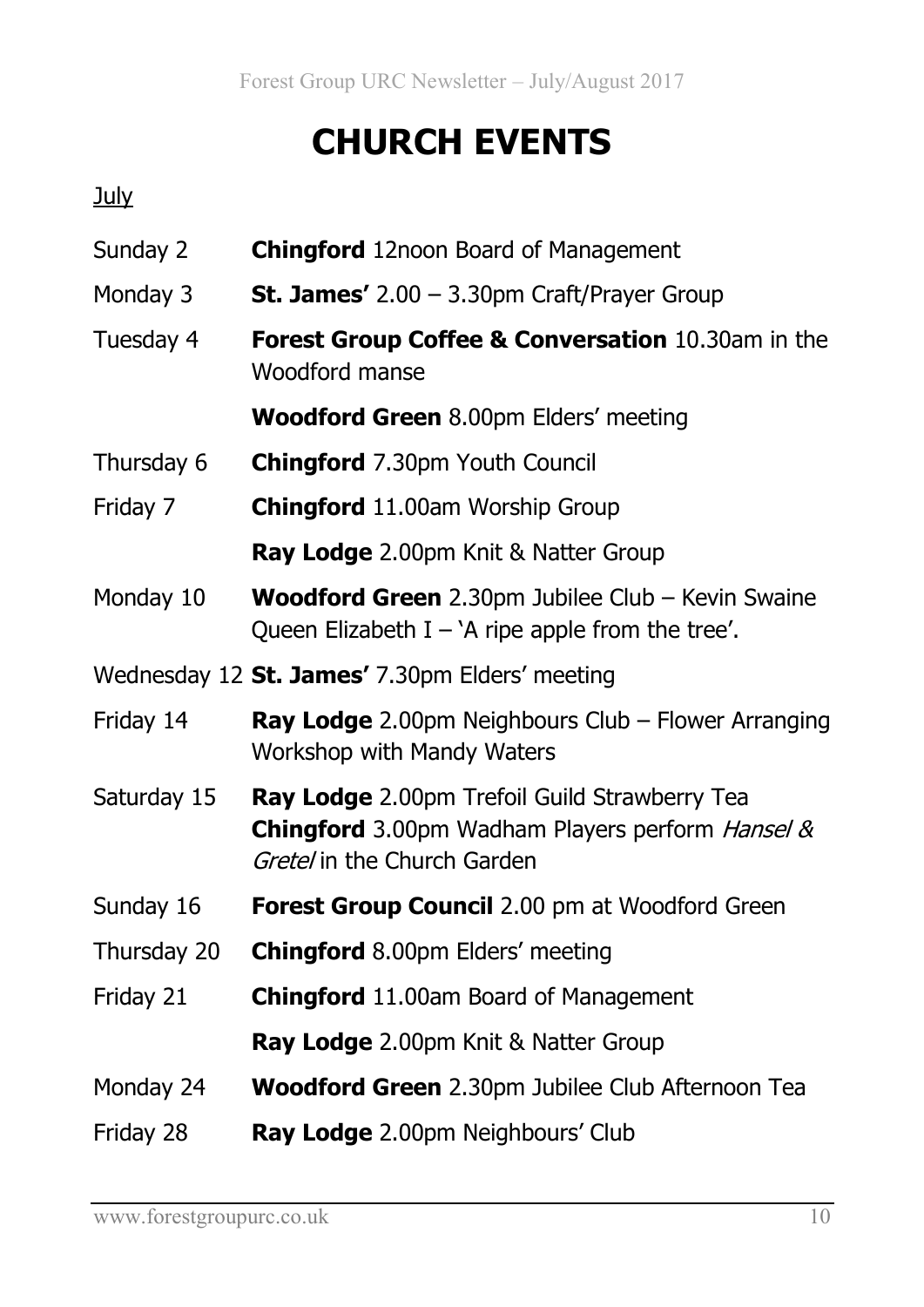Sunday 30 **Forest Group Garden Afternoon** 3.30pm at the home of June Colley, 6 Brook Gardens, Chingford E4 9ER – please bring chair. Donations of £3 will go to Loughton Food Bank

**August** 

- Thursday 3 **St. James'** 8.00pm Elders' meeting
- Friday 4 **Ray Lodge** 2.00pm Knit & Natter Group
- Monday 7 **St. James'** 2.00-3.00pm Craft/Prayer Group
- Friday 11 **Ray Lodge** 2.00pm Neighbours' Club
- Friday 18 **Ray Lodge** 2.00pm Knit & Natter Group
- Saturday 19 **Ray Lodge** 2.00pm Trefoil Guild
- Sunday 20 **Forest Group Garden Afternoon** 3.30pm at the home of Geoff & Eileen Packe, 29 Fairlands Avenue, Buckhurst Hill (see details above)
- Friday 25 **Ray Lodge** 2.00pm Neighbours' Club Bingo
- Tuesday 29 Friday 2 Sept. **Woodford Green Holiday Club for Young Children** (details in newsletter)

#### **Forward Notice:**

#### **Sunday 3rd September 2.00pm Forest Group Joint Elders Meeting followed by Forest Group Council**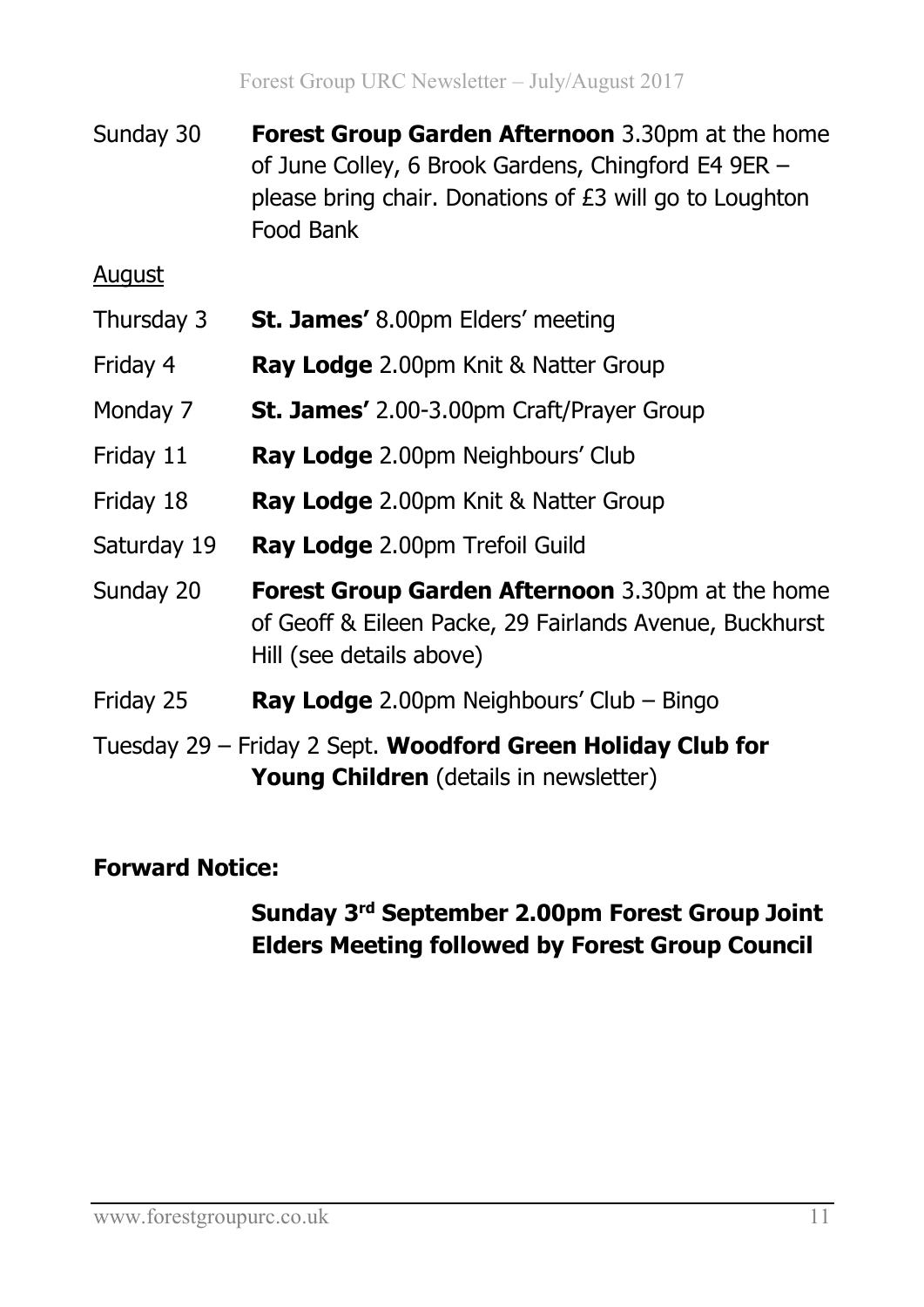## **COFFEE MORNINGS**

#### **Tuesdays 10.30 – 12.00 at the Woodford Manse**



It was decided that in our meetings to come we'll base our talk on chapters of the book "Living the Questions" by David Felten and Jeff Proctor-Murphy.

There are sessions e.g. on How to read/understand the Bible, on God the Creator, on Jesus and his Passion, on Evil/Suffering and God's Love, on Social Justice, Incarnation, Mystery.

As always, we will choose our topic(s) for the next time. Don't worry if you haven't read the chapters in advance, just join in!

**Next sessions: July 4, September 5, October 3** First theme: Chapter 2 Taking the Bible Seriously and Chapter 3 Thinking Theologically **Everybody welcome!**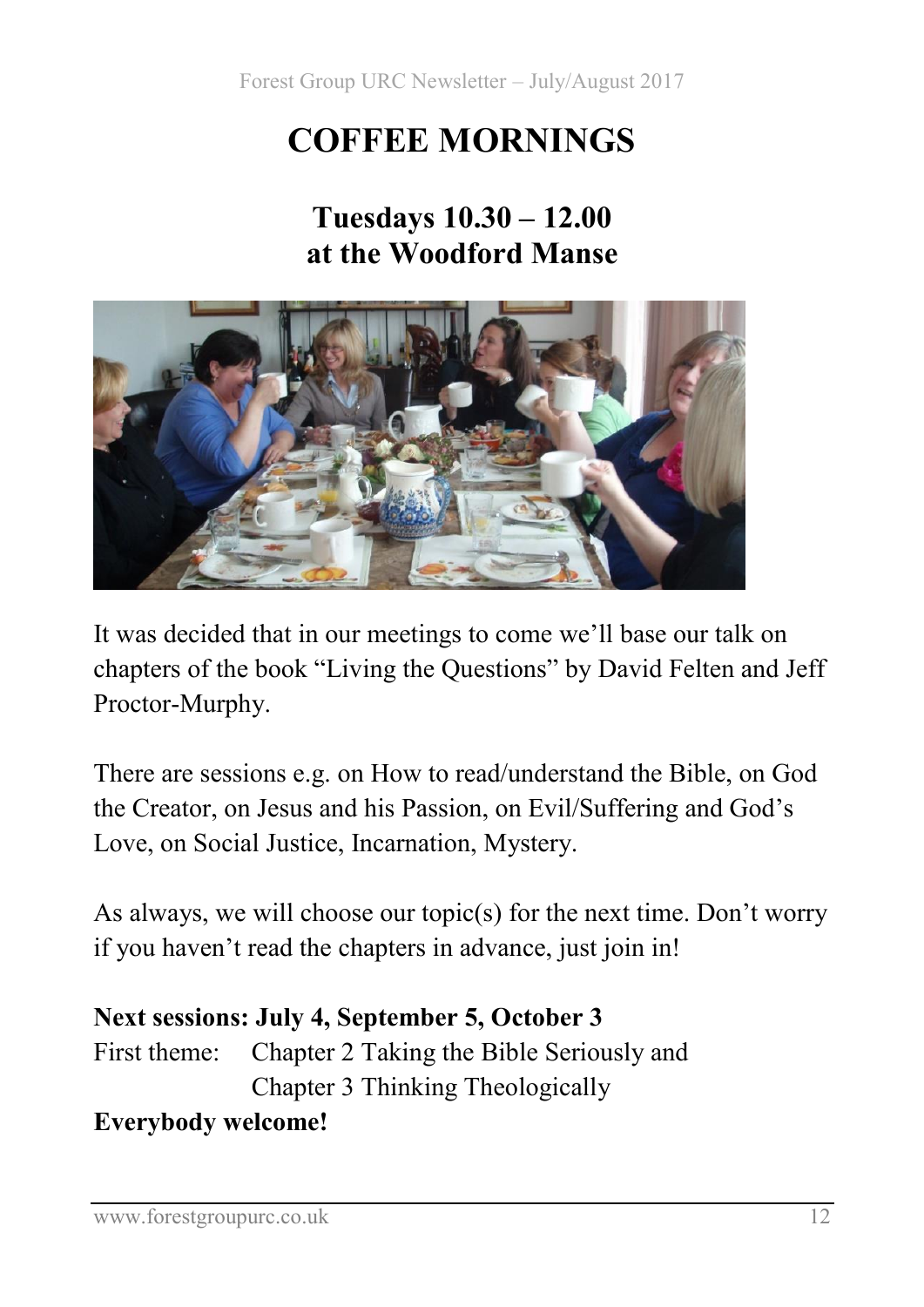## **FLOWER ARRANGING WORKSHOP**

#### **Ray Lodge URC (Neighbours' Club)**

Friday 14 July 2.00pm – 3.30pm **All welcome**

For both beginners and those wanting to improve their skills.

The workshop will cover the basics of a simple arrangement and also give some ideas for harvest displays.

Those attending can just watch or, if they want to have a go, should bring a dish or saucer and either their own flowers and oasis or purchase them from Mandy the instructor.

Contact Janet 02084917054 for more details and to give numbers attending.

(If this goes well a second workshop may be planned later in the year.)

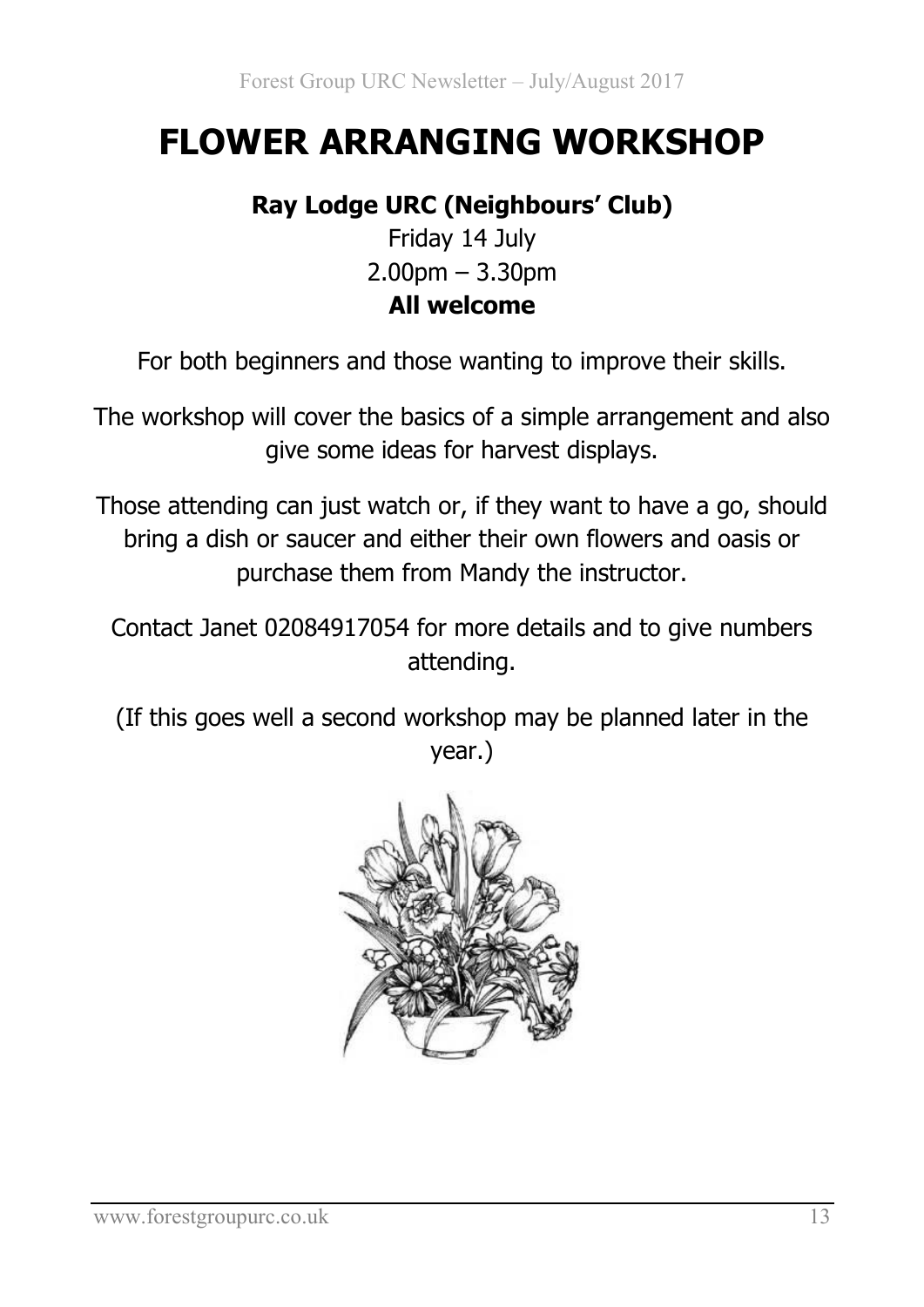## **ARTICLES**

## **REFLECTION**

#### **The Stone**

<span id="page-13-0"></span>Jesus is mentioned in several places in the Bible as a stone. In Acts 4:11, Peter quotes Psalm 118:22 saying "He is 'the stone you builders rejected, which has become the capstone'". Also, in Romans 9:30-33 Paul says, "What then shall we say? That the Gentiles, who did not pursue righteousness, have obtained it, a righteousness that is by faith; but Israel, who pursued a law of righteousness, has not attained it. Why not? Because they pursued it not by faith but as if it were by works. They stumbled over the 'stumbling stone'. As it is written, 'See, I lay in Zion a stone that causes men to stumble and a rock that makes them fall, and the one who trusts in him will never be put to shame' (quoting Isaiah 8:14 and 28:16).

A stone is both solid and dependable, but also inconvenient and immovable, depending on your point of view. We are all guilty of trying to prove ourselves worthy of God's approval, when, the truth is, we fail him again and again. When we do that, we reject the Stone instead of trusting Him. Thank God we do not have to depend on ourselves. We have a Rock that we can put our trust in.

Kevin Haigh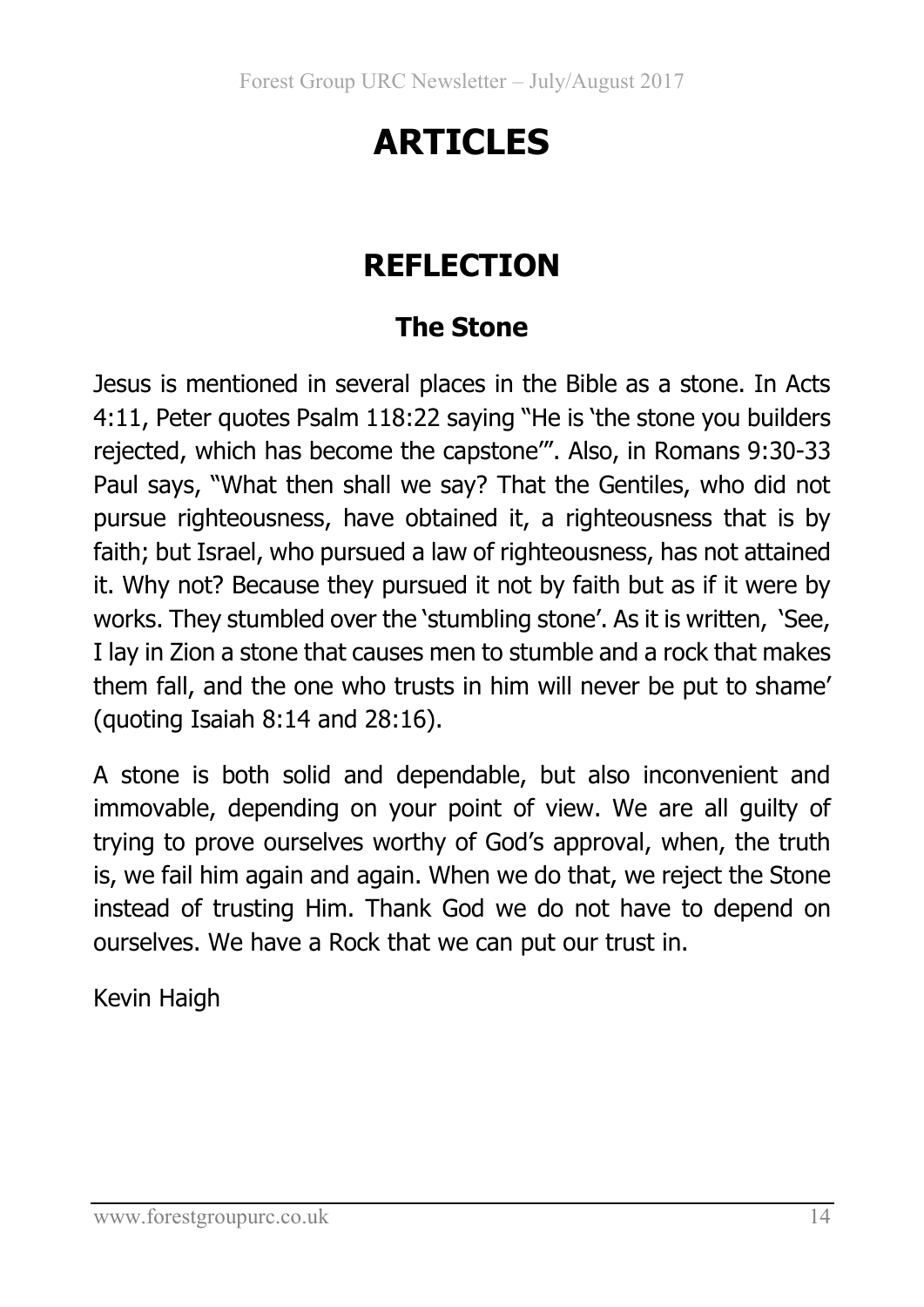## **LOOKING AFTER OUR PLANET**

#### **THINK GLOBALLY AND ACT LOCALLY**

St. James' Church is hoping to regain its status as an Eco- Church and one of our tasks is to make people in our community aware of how each of us has a part to play in looking after the environment to help make our planet a safe and beautiful place in the future.

#### **Here are some ideas about reducing waste and pollution:**

Landfill mountains are increasing due to our waste-making society. Councils have introduced recycling schemes but our national annual volume of waste is increasing faster than the amount going into recycling. Change is up to us. We have choices. We are responsible for the amount of waste we create and the way we dispose of it.

#### **Actions**: Choose two or three of these:

- Don't buy anything that has more than one wrapping
- Buy recycled products
- Don't flush non-biodegradable items down the loo
- Use recycled bin liners, or don't use bin liners and wash out the rubbish container
- Use only biodegradable detergents
- Compost your kitchen and garden waste
- Buy in bulk, if this reduces packaging and you can carry the items home
- Repair products whenever possible
- Buy organic avoid products from intensive farming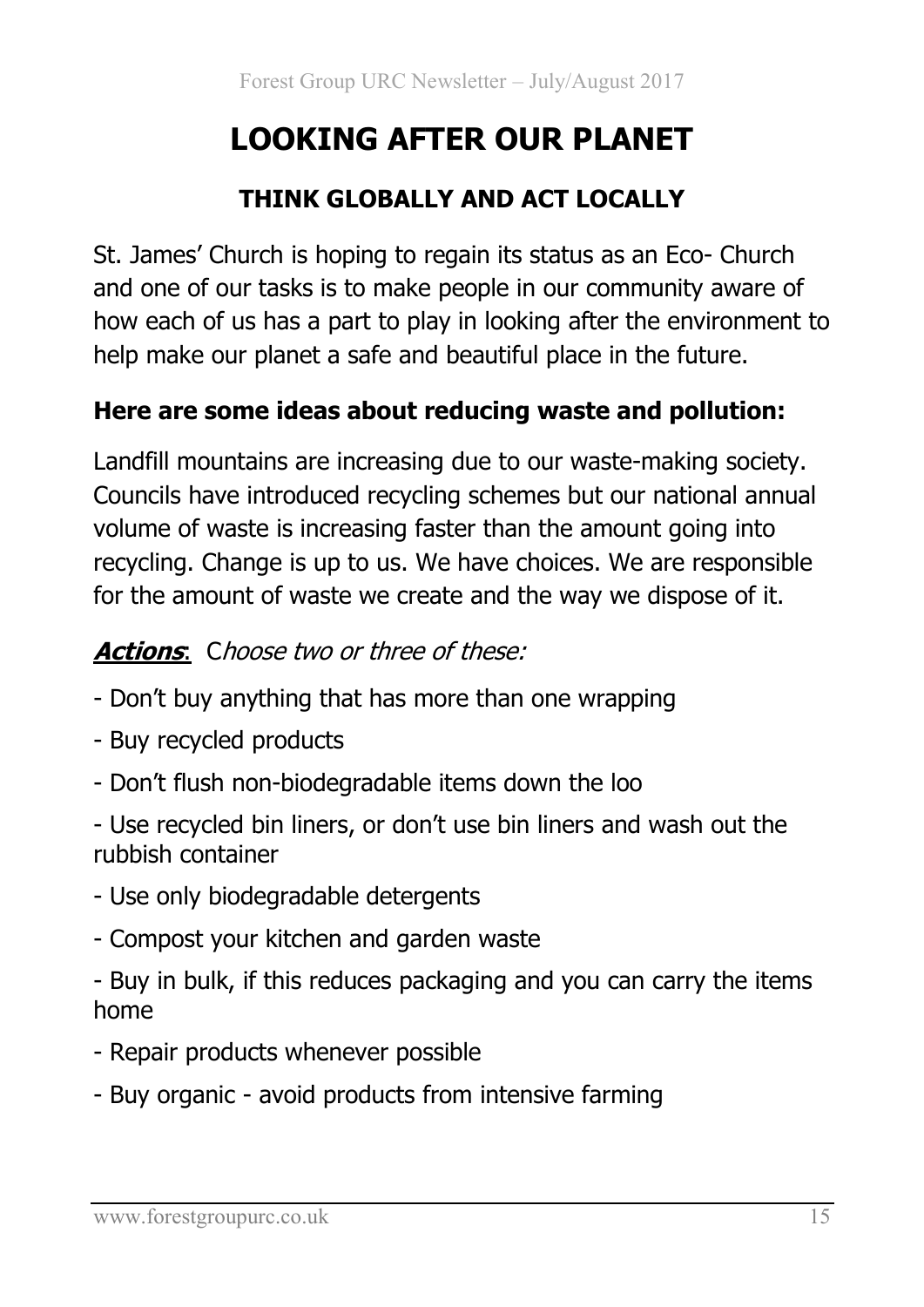#### **Research and Campaigning:** Choose one of these:

-Write to your MP about reducing our dependence on nuclear power

-Ask your local council about how it recycles –what it collects and why it doesn't collect more.

#### **FROM QUARK TO PLANET**

Creator God, from quark to planet your universe is awesome. Give us eyes to gape at the wonders daily about us, and the will to live in the harmony of your creating.

Help us to recognise and honour the connection of all things, even at cost to our own wants and comforts, so we may live gently on earth, and all creation praise you.

Amen

Chris Polhill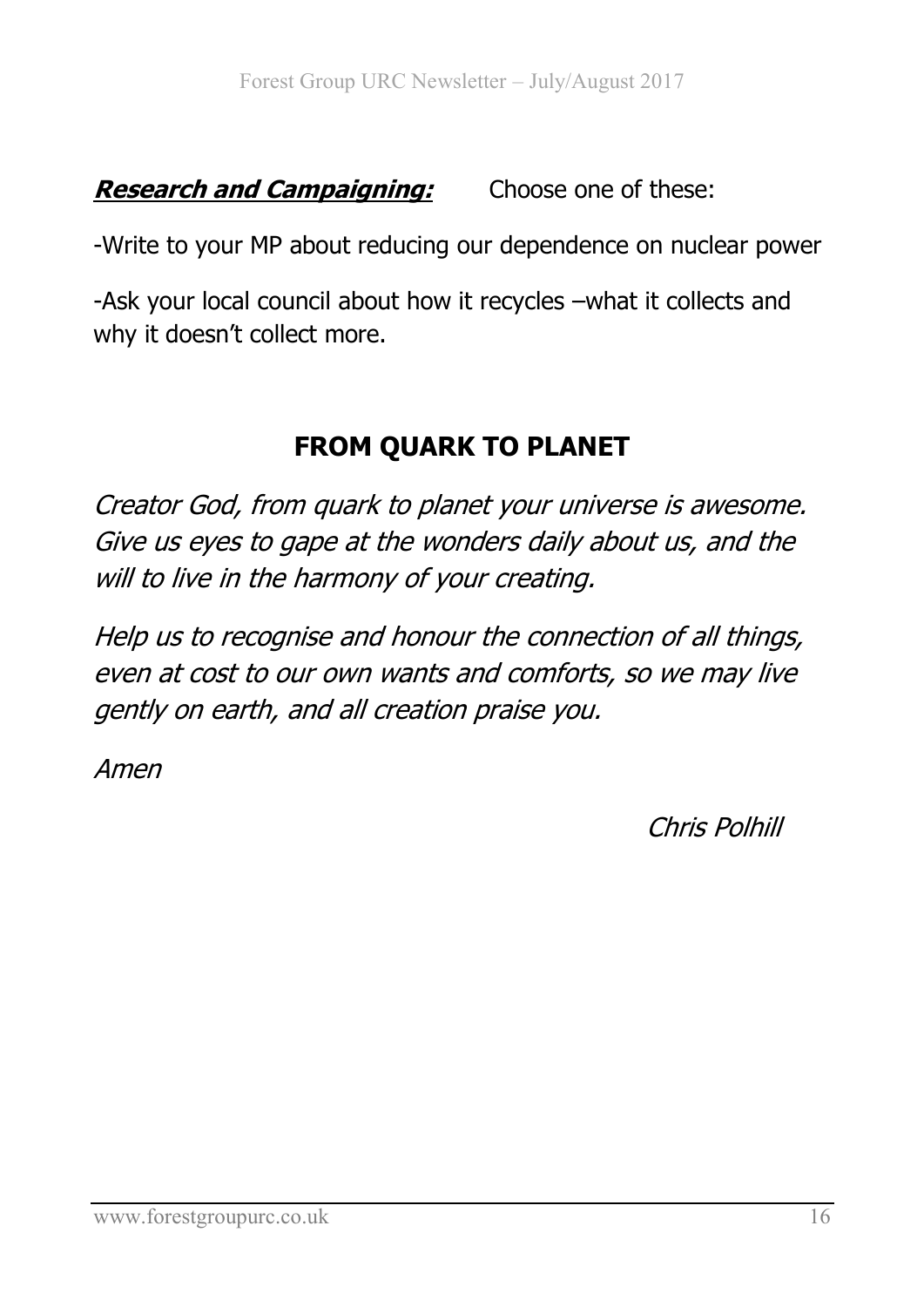## **MOVING STORIES**

Commitment for Life, through Christian Aid, has continued to support the **YMCA Women's Training Programme (WTP)** over the last six months. The WTP focuses on strengthening the role of women in Palestinian society while building more economically resilient societies, thereby creating the opportunity for vulnerable women to seek and achieve new levels of independence through financial and food security. This happens through career counselling, youth engagement and leadership programmes and through working with the Ministry of Education to ensure career advice sessions are included in the regular curriculum. The WTP's work also includes supporting and establishing women's cooperatives and holding training in agricultural work, food processing, animal husbandry, family health and the management of small projects with seed/seedling distribution before brokering access to markets.

#### **Bethlehem Fair Trade Artisans (BFTA)**

BFTA work with Palestinian producers on the promotion of traditional local crafts locally and internationally, to improve their marketability and increase sales. In December 2016, Christmas markets were held (including one in Bath, in the UK), which gave BFTA an opportunity to promote its products and its organization internationally. As part of Christian Aid's ACRE project, they are hoping to tap in new venues of technical assistance and access to capital available for expanding the markets for local producers. They have also brokered a relationship between two partners YMCA and BFTA, and are in talks to look at ways in which BFTA could market some of the olive oil soap produced by the YMCA communities.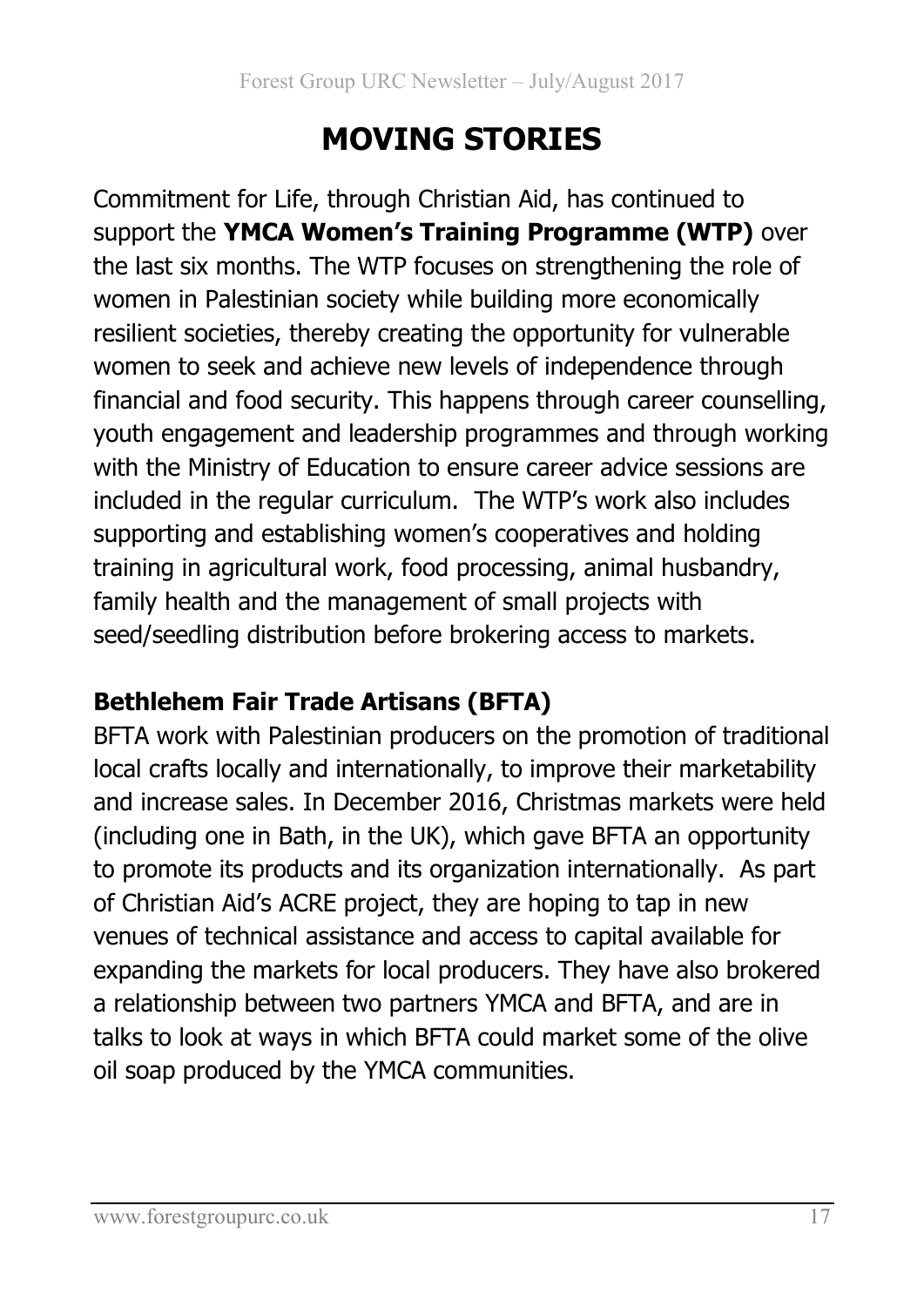## <span id="page-17-0"></span>**EAST LONDON THREE FAITHS FORUM**

The Three Faiths Forum meeting at 8pm on Thursday 25<sup>th</sup> May was held at St. Anne Line RC Church in South Woodford. The topic for the evening was, Living a Holy Life – Becoming God's Person. Father Francis Coveney, welcomed us to his church, and then Rabbi Maurice Michaels, from Bournemouth Reform Synagogue spoke about the word **'holy'.**

To Jewish people it means being discreet or different from those around us. There are two aspects to this, being just, righteous, having integrity and our loving kindness in relation to God. Our conversation with God has to be two-way, talking to him and listening to his voice speaking to us.

Father Francis Coveney then told us about the Jesuits who follow the teaching of St. Ignatius Loyola whose Spiritual Exercises are still followed by those seeking to live a holy life and to be fully united with God. Through prayer, meditation and reflecting on the scriptures, even going on a thirty day silent retreat, oneness with God can be achieved. Jesus was asked by a rich young man, 'What must I do to attain eternal life?' and he was told to follow the commandments. Common practices to build up our holiness include fasting and giving alms especially during Lent and going on pilgrimage. Yet when asked about the Last Judgment, Jesus commends those who help others.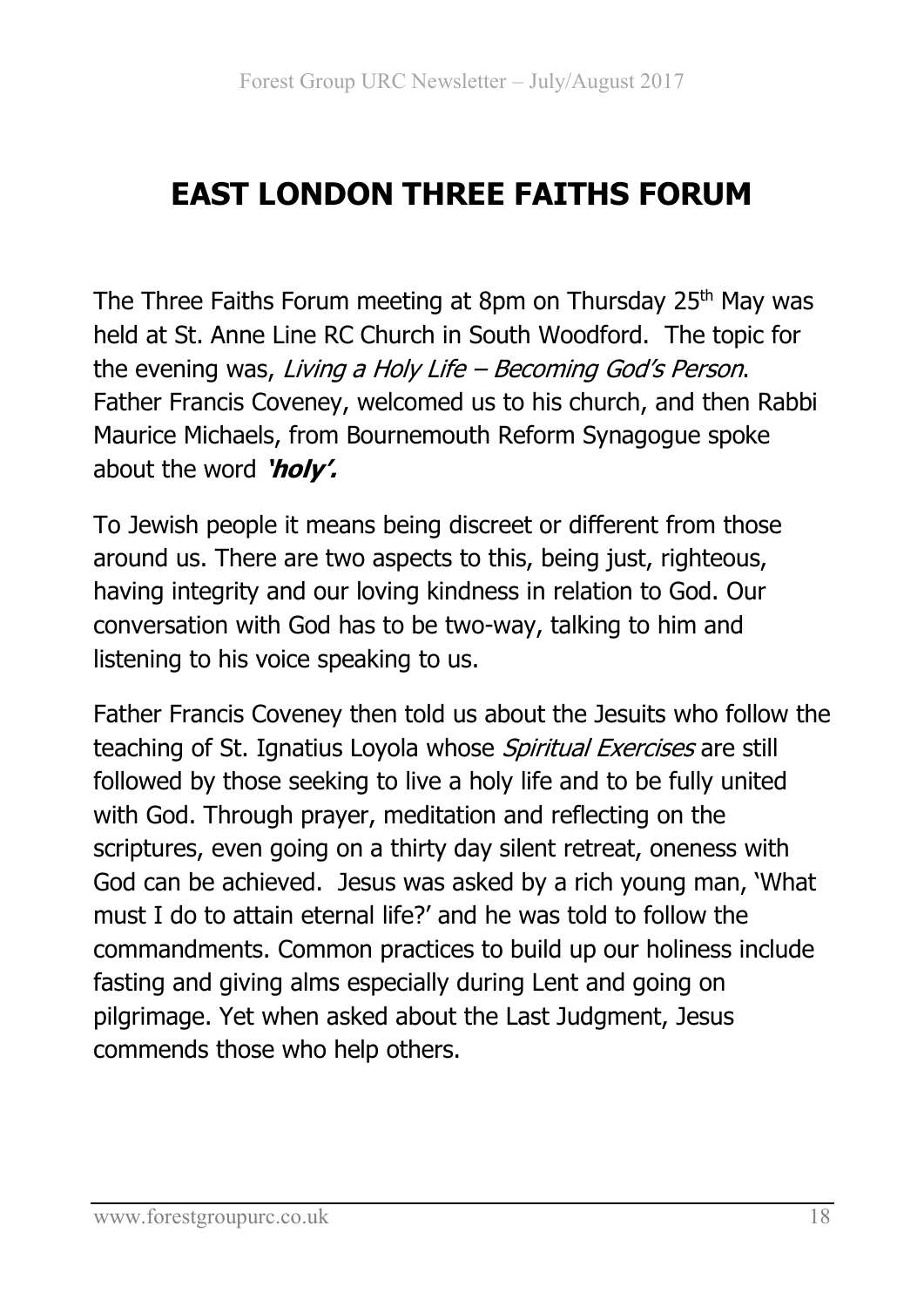The final speaker was Ali Asshar, Trustee of the Azeemia Foundation, a Sufi organisation whose aim is to promote peace in the world. As Ramadan was due to begin the following day, he spoke mainly about that special time for Muslims when through fasting and prayer they grow closer to God and become Godconscious people. Observing Ramadan he claimed is not easy, but is an experience beyond words and fasting is done for God alone.

A question and answer time followed, exploring how people can be 'In the world but not of the world'. It was agreed we have to be in the world and everything we do should be a part of our worship.

<span id="page-18-0"></span>The next meeting of the Forum will be at 7.30pm on Thursday  $13<sup>th</sup>$ July when a visit will be made to the largest Muslim cemetery in the UK, the '*Gardens of Peace'* in Hainault.

Isabel Bala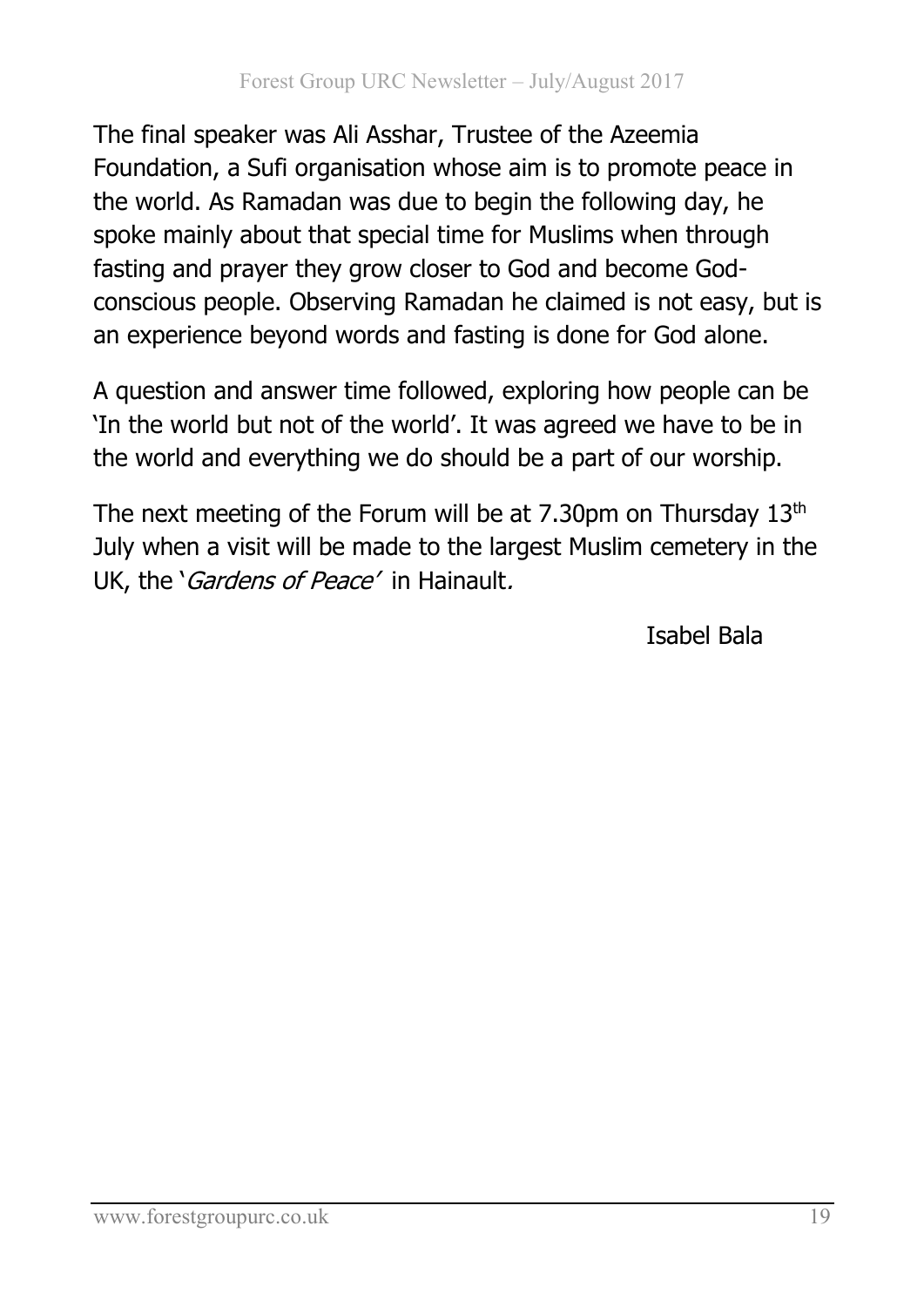## **CHINGFORD NEWS**

#### **NOTES OF CHURCH MEETING 11th JUNE 2017**

Church Meeting concurred with Woodford Green's request to sell former Highams Park URC.

#### **TRAINING**

Elders are tackling one topic for half an hour at each Elders meeting. Discipleship training – members were encouraged to sign up for an End of Life course to be held in the autumn. We are also considering a theological book club

#### **SCOUT GROUP**

Dirk Grobler has resigned as Group Scout Leader of the 27<sup>th</sup> Chingford Scout Group and there is no immediate prospect of a replacement. Malcolm Smith cannot continue as Scout Leader indefinitely. Malcolm has appointed a Group Administrator and Troop Administrator and is asking some of the parent helpers to consider warranted leadership, including GSL, to strengthen the leadership team

#### **FUTURE EVENTS**

The Wadham Players are performing Hansel and Gretel in the Church garden on  $15<sup>th</sup>$  July (bring own garden chairs) Sing Immanuel are to be invited to perform at a tea party event in the autumn at our church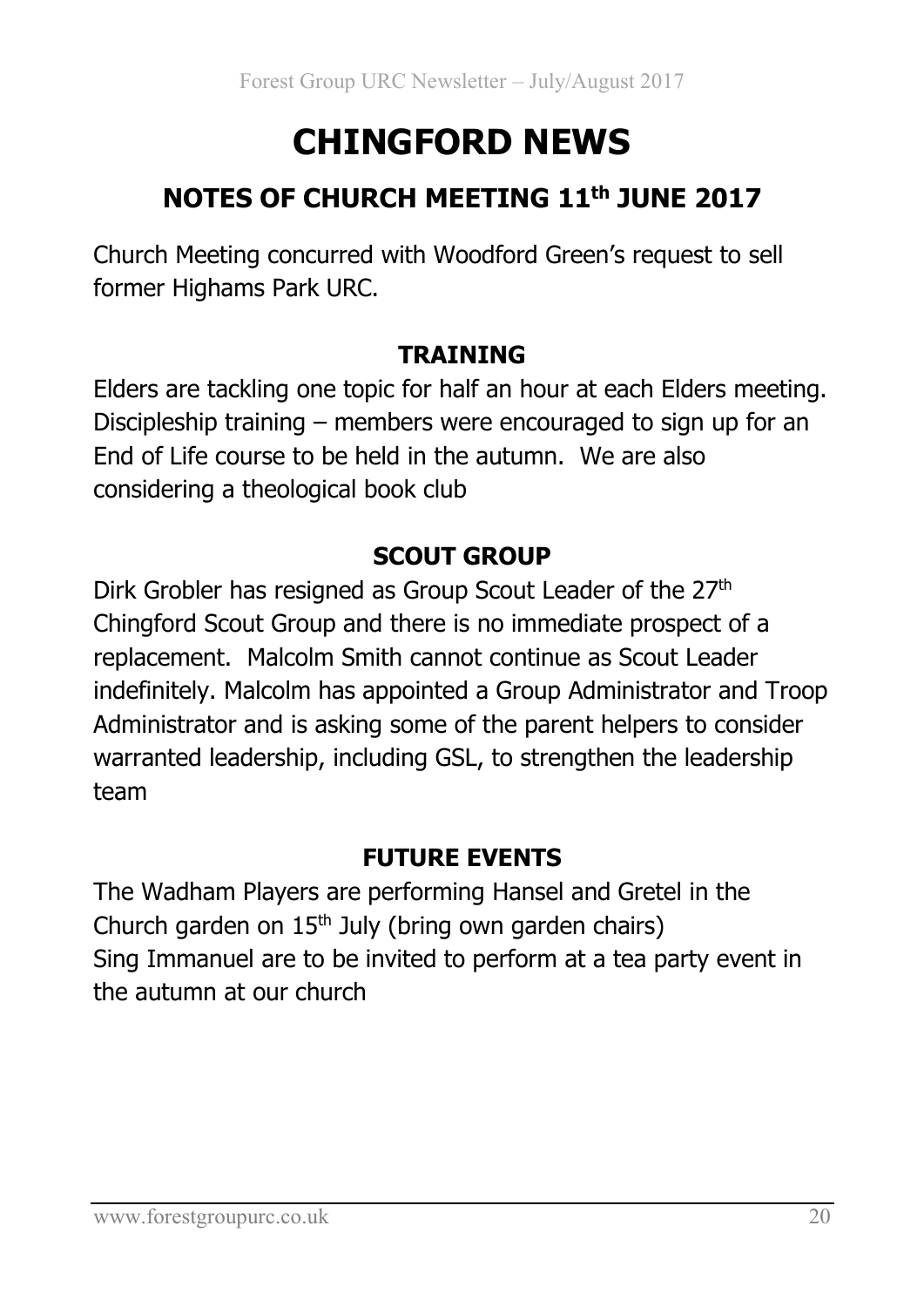#### **NOTES OF ELDERS' MEETING 15th JUNE 2017**

#### **MINISTRY AND WORSHIP AND THE SPIRITUAL LIFE OF THE CHURCH**

A letter from the Minister, Ulrike Bell, was discussed, relating to the situation which will arise on the retirement of Revd Richard Mortimer at the end of the year.

#### **CHURCH MEETINGS**

We are happy to take responsibility for conducting our own church meetings, keeping Ulrike informed by sending her agendas and minutes and welcoming her occasional attendance or request for issues to be considered.

#### **ELDERS' MEETINGS**

Whilst not opposed to the occasional joint Forest Group Elders' meeting to discuss issues of common interest with the other churches, we concurred with the other churches that the best method of running Forest Group affairs is through the Forest Group Council, which is constituted to equally represent all the churches. We also recognise our trustee responsibility to run our own church through our own Elders' meetings. Some are concerned that we should not become overloaded trying to promote Forest Group initiatives on top of maintaining our own church's activities.

#### **FRIDAY MORNING PRAYER MEETING**

It was felt that our Friday morning prayer meeting and bible study is a valuable activity and we agreed as elders to take responsibility for running this so that Ulrike does not need to attend every week.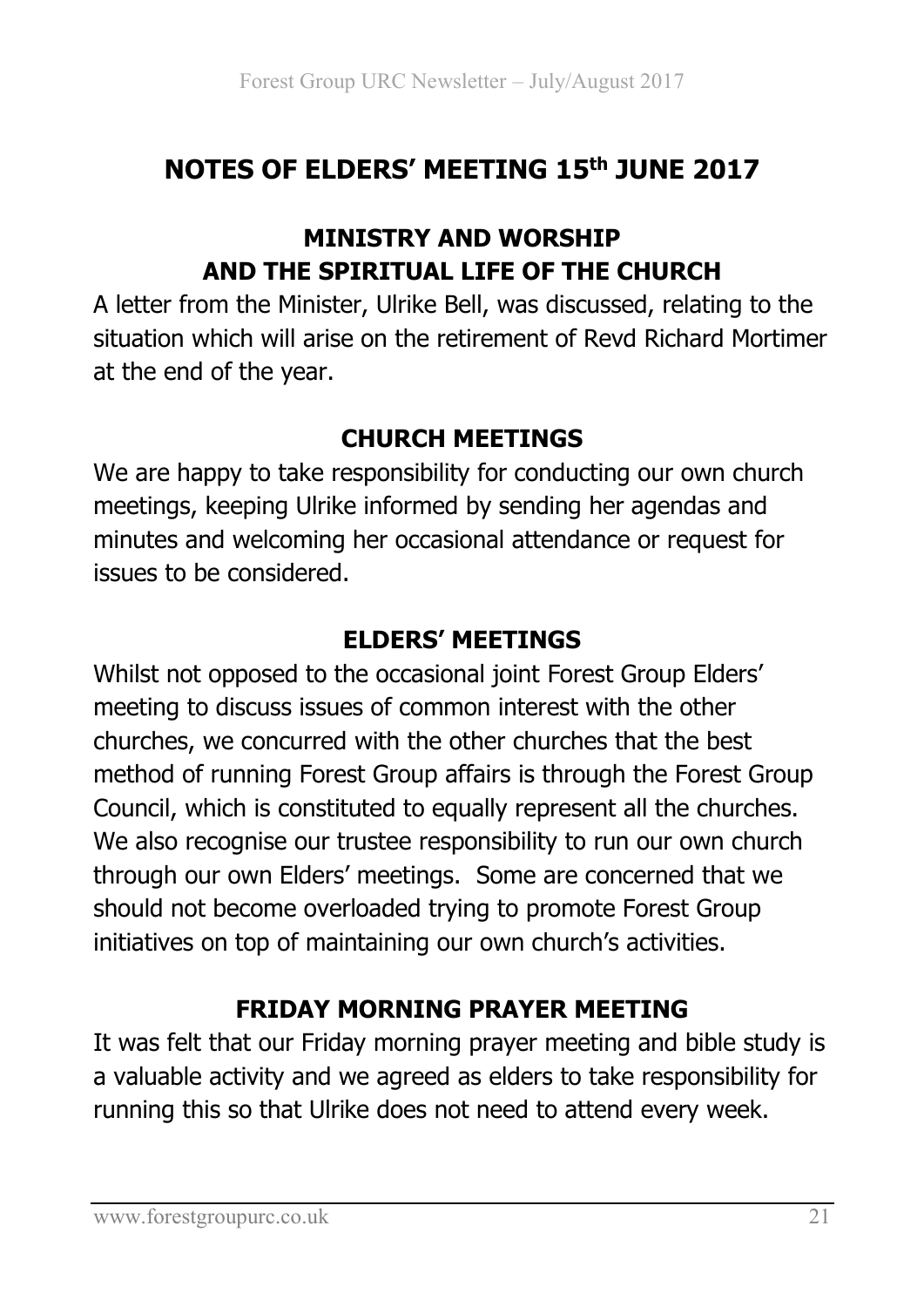#### **EARLY COMMUNION SERVICE**

Some members find the extra 9.45 am Holy Communion Service on a Sunday other than a first Sunday of benefit to them, so we would like to continue this. It was suggested that Ulrike presides at this service on a day when she preaches at the main service, or considers holding this service at another time in the week. We feel that Elders should only preside at a Communion Service on an emergency basis.

#### **MEMBERSHIP**

It has been suggested that there should be a membership course for the young people of the church, which has been welcomed by Ulrike.

#### **WORSHIP**

It was felt that worship gave us an opportunity to recharge our spiritual batteries for the week ahead, learn more about our faith and consider and pray about recent events. We have agreed recently that worship will be provided at Chingford on every Sunday morning during the year except for one joint Forest Group service and recognise that our members and adherents welcome the opportunity to come to our building every Sunday for worship and that some are unable to travel to other locations.

It is our responsibility as Elders to provide useful worship. We considered whether we should invite visiting preachers to follow a theme, but felt that it was sufficient to ask preachers to follow the weekly lectionary readings. The only exception would be where we invite a speaker to tell us about a Christian organisation and its activities. It was agreed to invite Ulrike to the next Elders' meeting to have a dialogue on plans for the future.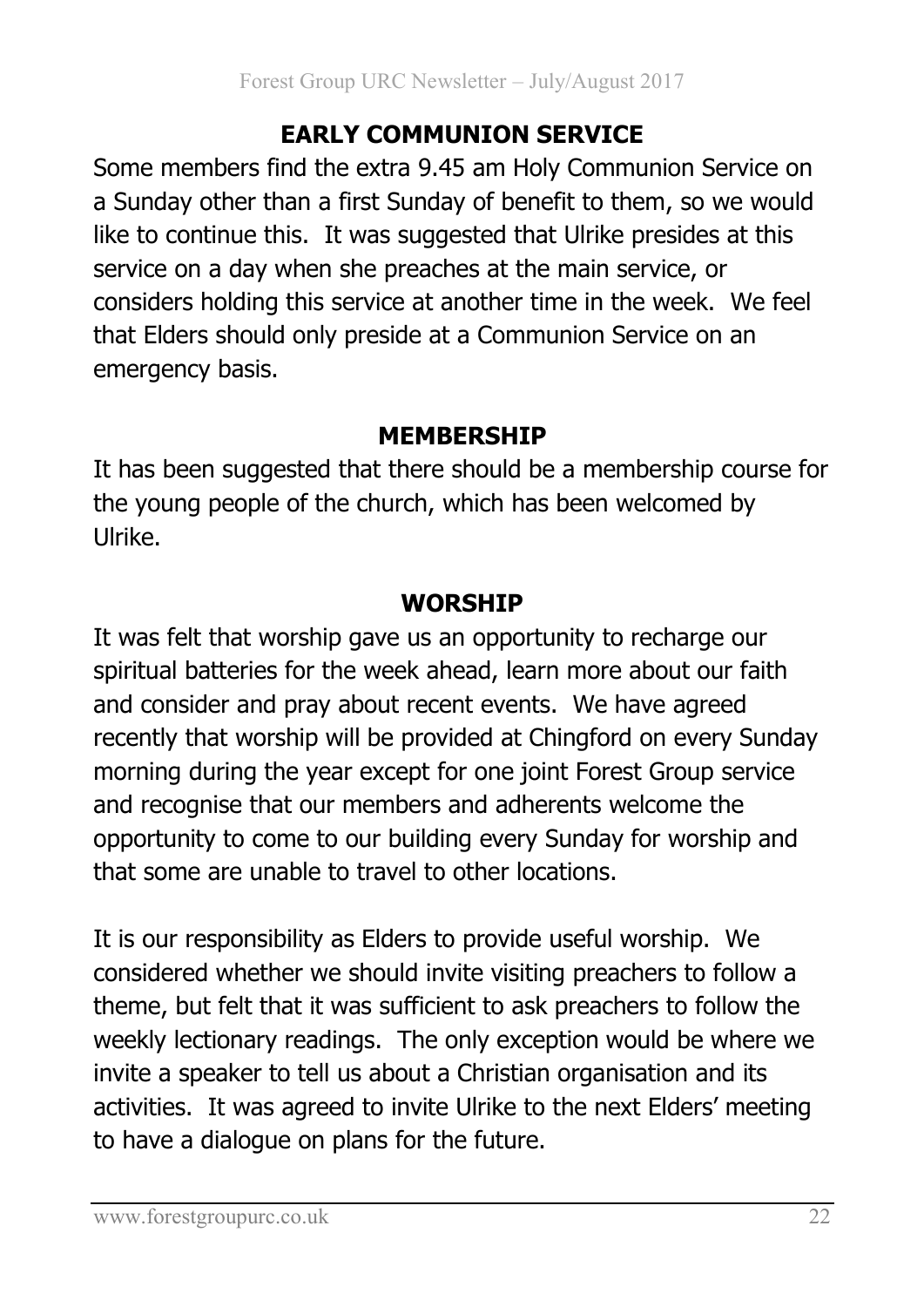## **ST JAMES' NEWS**

#### **ST. JAMES' CHURCH MEETING NOTES**

<span id="page-22-0"></span>Our May Meeting was chaired by Rev Richard Mortimer and was attended by nineteen people. We began by exchanging news of the church family before moving on to other matters. We agreed to the sale of Highams Park church building.

#### **YOUTH PROJECT**

It was agreed to give £350 from the income of our Mission Fund to finance the youth project to be run at St. James' in the autumn by Luke Lowrie from Red Balloon. He will do a six week course on video -making with some of the young people who attend our parade services, and the resulting videos will be shown at one of our church servcies, which should be exciting.

#### **HARVEST FESTIVAL WEEKEND**

Margaret Minoletti told us more of her plans for the Harvest Festival Weekend at St. James'. She had been to the AGM of the Allotment Society and talked about the event there. Several tomato plants are now growing in pots near the church entrance and some of the young people from the uniformed organisations are growing veggies from seed near our wild flower garden. Hopefully they will be watered by someone using rain water from the two new water butts which the Scout leaders have installed below our church roof.

#### **FUTURE MINISTRY**

Some time was spent discussing how we will manage when sadly, Revd Richard Mortimer leaves us at the end of 2017. It was decided that the Elders should meet with Revd Ukrike Bell to discuss her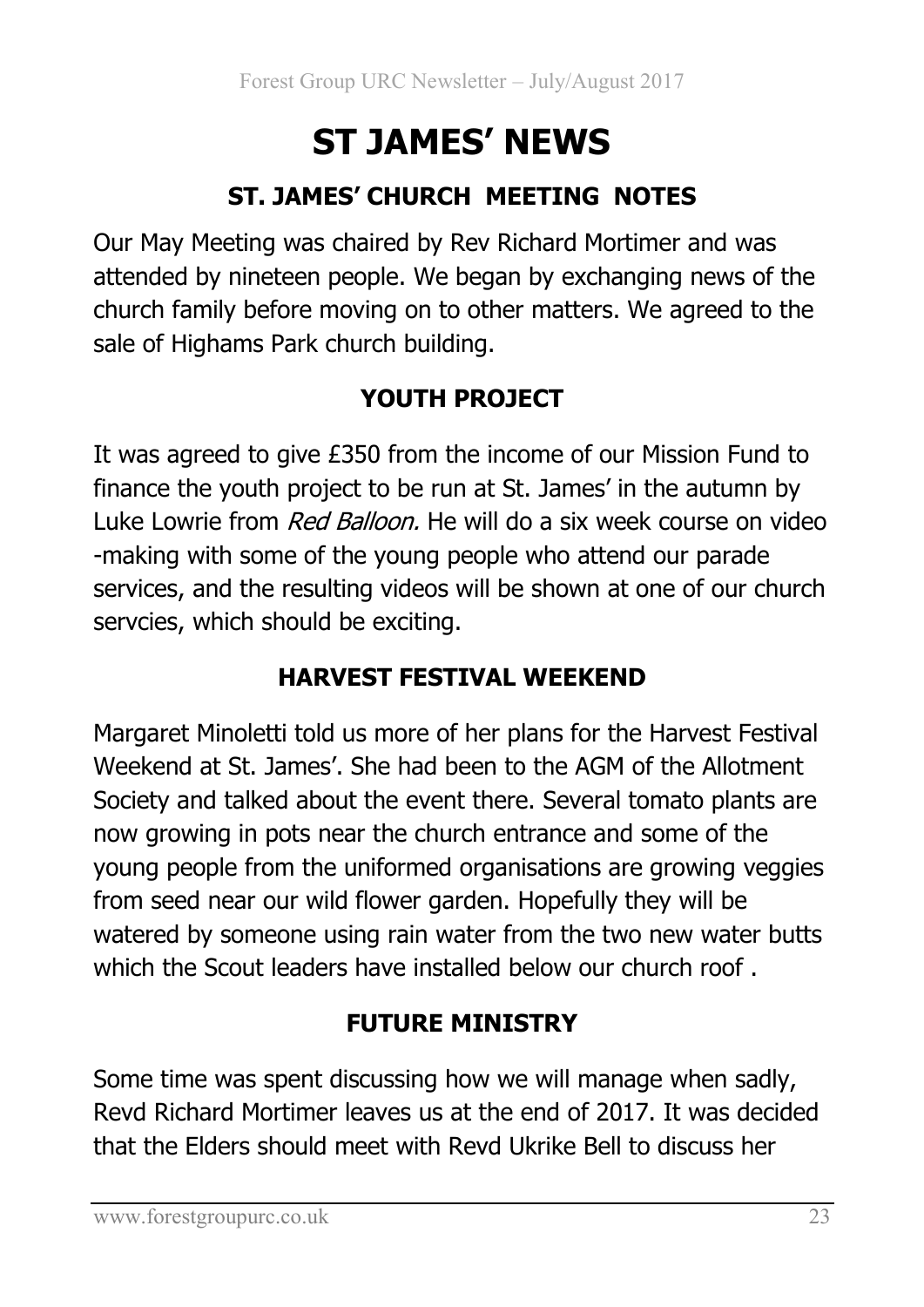future ministry with St. James' as she won't be able to attend all our Elders' and Church Meetings and we will have to manage more on our own, with one of the Elders chairing meetings in future.

#### **CHURCHES TOGETHER**

The Churches Together Meeting at the Baptist Church on 15th May had gone well and it was interesting to hear from the Ark of the Covenant Church, which now meets at St. Stephen's Church, about their church activities. The next Churches Together Meeting will be held at the Baptist Church on 18th September.

#### **BRADWELL FESTIVAL**

Members were reminded that the Bradwell Festival will take place on 1st and 2nd July , with Bishop Stephen Cottrell and Jonathan Cox among the speakers. Some people from St. James' hope to attend on the Pilgrimage Day, so let's hope the weather will be fine for that.

#### **CHRISTIAN AID**

It was good to hear that our collection for Christian Aid Week was better than last year. With one house-house collection, donations from church members and two collections at Buckhurst Hill Station, we collected £721, which was £169 more than last year! All the collectors were thanked and especially Louise Woodcock, our CA Coordinator and Peter Minoletti who had helped count all the money.

#### **FINALLY ...**

It was agreed that in future, minutes of Church Meetings should be emailed in advance to church members and paper copies given to those who are not on email – more work for the poor Church Secretary to do! Isabel Bala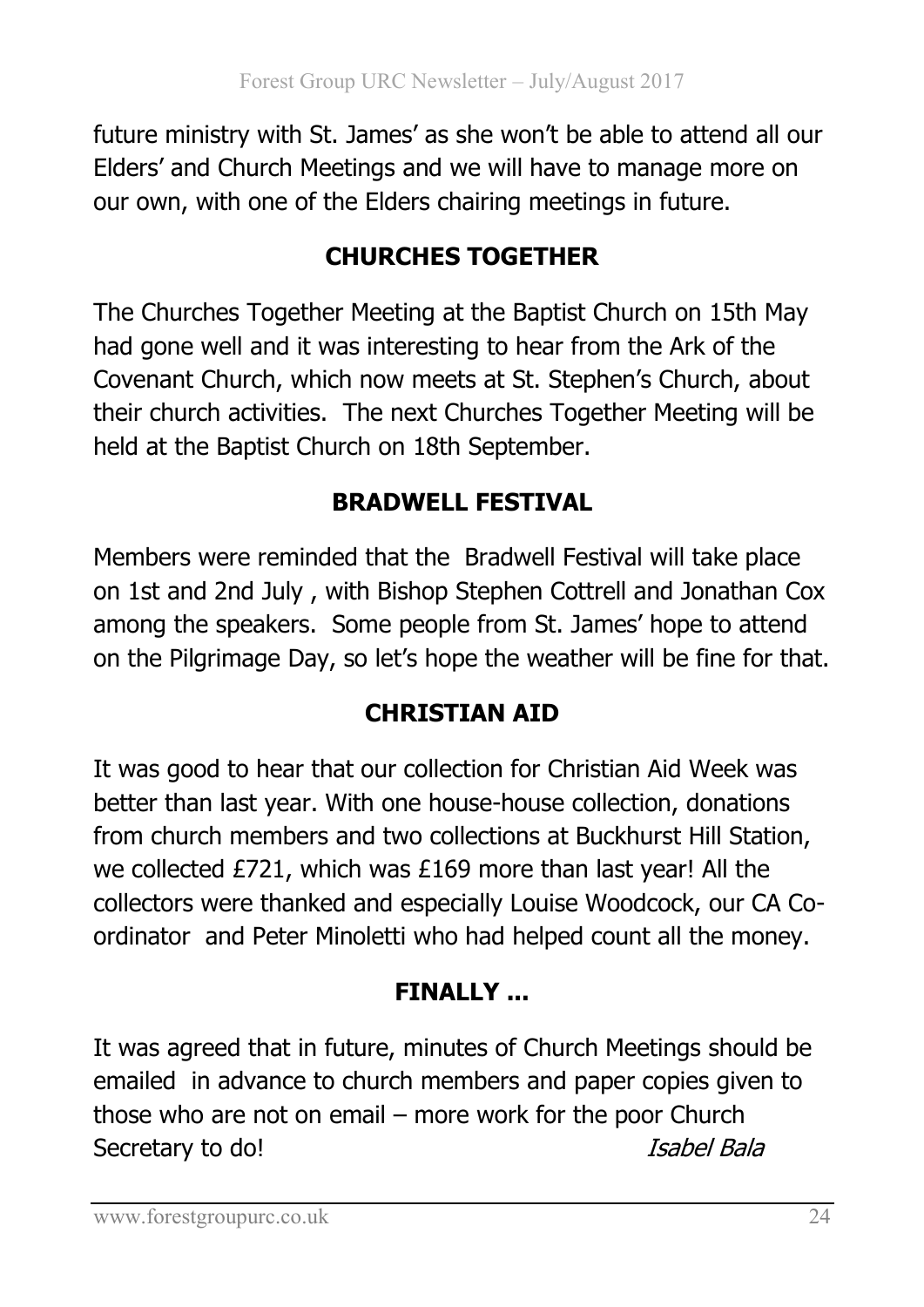## <span id="page-24-0"></span>**WOODFORD GREEN NEWS**





At the end of July Woodford's oldest member Gladys Evans turns 105! (this is not a printing error!)

Until a year ago Gladys still lived in her flat in Woodford, but then moved to a nursing home in Ilford, where she is well looked after. When I saw her just a few weeks ago, she smiled her beaming smile and did what she always does, she asked me detailed questions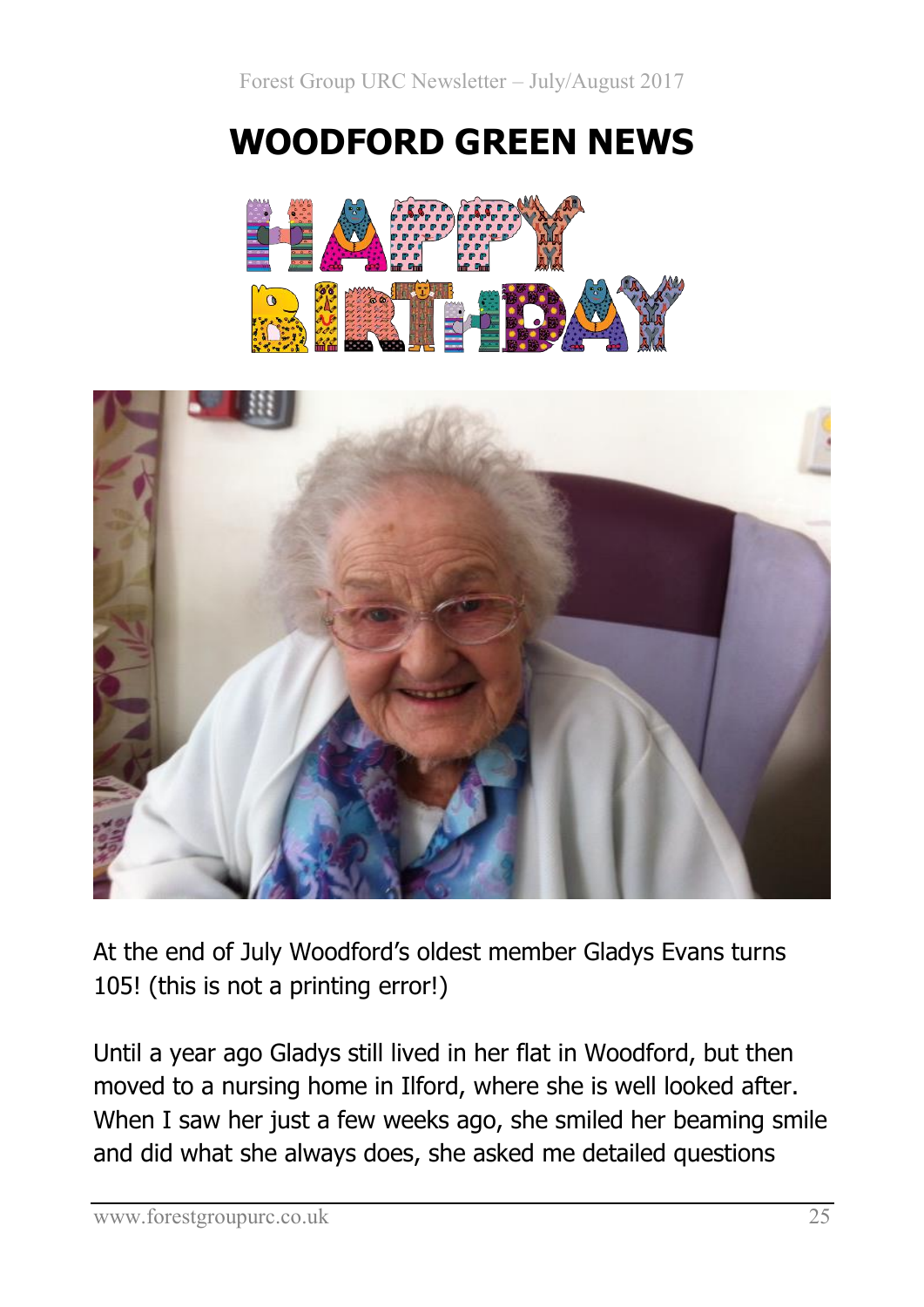about Woodford church and congregation. Then we talked about politics and Brexit and the elections. I have not met many people like her, who in old age are still so curious about the present. It keeps her young at heart!

Gladys is blessed with a very clear mind, good humour and a deep trust in God, all of which help her to take each day out of God's hands. "It's not nice getting old", she says, "you are so dependent on others." She can't stand up or walk anymore, so needs help for every move. Her message to the young ones (that would be any of us, right?): Be grateful for what you have been given; Always try your best and Take both the good and the bad days out of God's hands.

The Lord bless you, Gladys, and we thank God for His blessing through you! Ulrike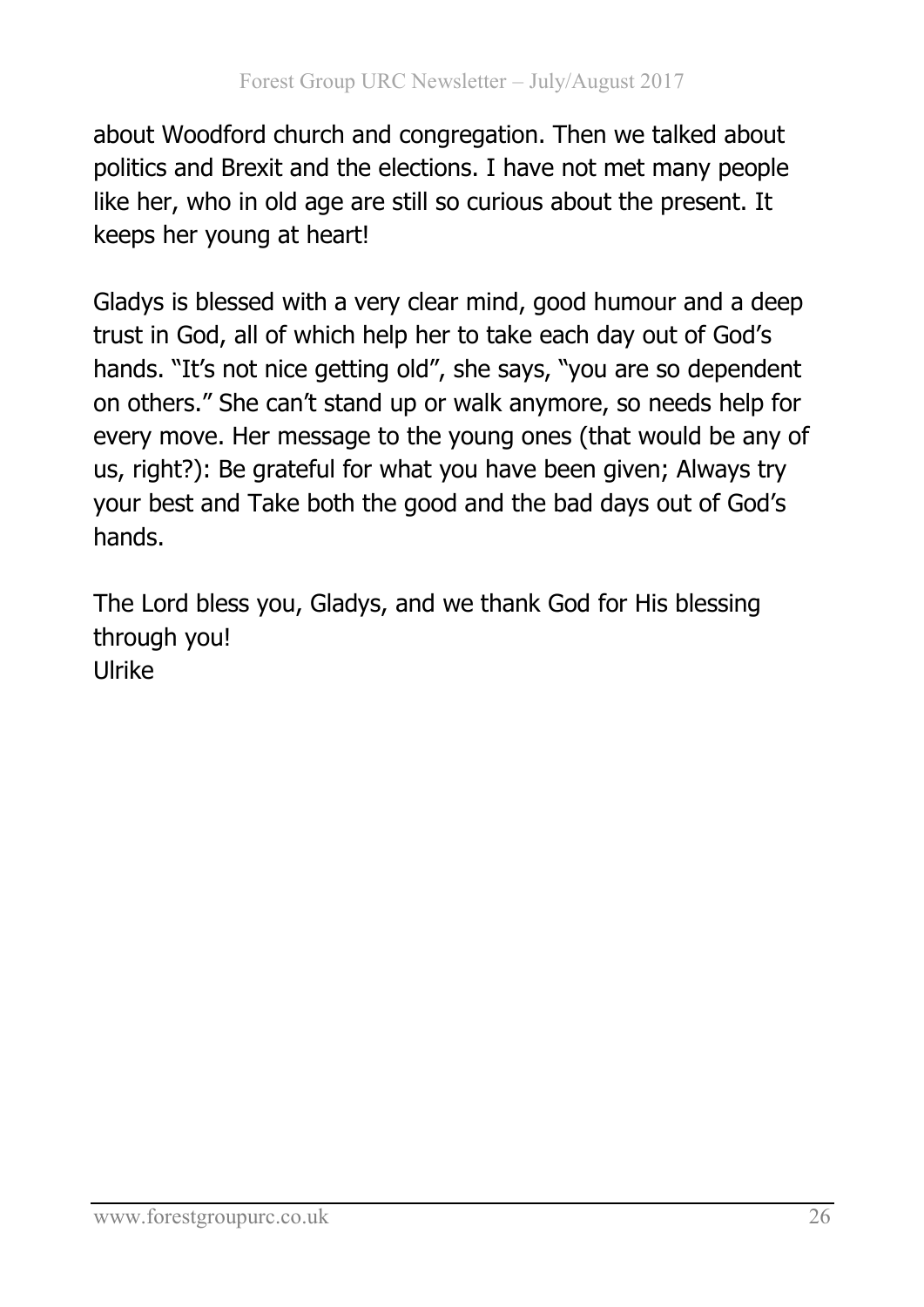## **DIRECTORY**

#### **CHINGFORD UNITED REFORMED CHURCH**

<span id="page-26-0"></span>

|                      |                  | Buxton Road, Chingford, E4 7DP       |                              |                                                   |
|----------------------|------------------|--------------------------------------|------------------------------|---------------------------------------------------|
|                      |                  | www.chingfordurc.org.uk              |                              |                                                   |
| <b>CHURCH OFFICE</b> |                  |                                      |                              | Tel: 8529 8888                                    |
| <b>SECRETARY</b>     |                  | Malcolm Smith                        |                              | Tel: 8524 2491                                    |
|                      |                  |                                      | chingfordurc@gmail.com       |                                                   |
| <b>ADMINISTRATOR</b> |                  | Malcolm Allard                       |                              | Tel: 8524 1006                                    |
|                      |                  | chingford.urc@btconnect.com          |                              |                                                   |
| <b>TREASURER</b>     |                  | Eileen Wallace                       |                              | Tel: 8524 2270                                    |
| <b>NEWSLETTER</b>    |                  |                                      |                              |                                                   |
| <b>CONTACT</b>       |                  | Pat Morris                           |                              | Tel: 8529 6776                                    |
|                      |                  | <b>REGULAR EVENTS</b>                |                              |                                                   |
| Sunday               | 10.30 am         |                                      | Morning Worship with Holy    |                                                   |
|                      |                  |                                      |                              | Communion on the first Sunday of                  |
|                      |                  | each month                           |                              |                                                   |
|                      |                  |                                      |                              | Junior Family Church (from age 3)                 |
|                      |                  |                                      |                              | and Questers Tel: 8504 7518                       |
| Monday               | 5.30-6.30 pm     |                                      |                              | 27th Chingford BeaversTel: 8524 2491              |
|                      |                  | (age $6 - 8$ years)                  |                              |                                                   |
| Tuesday              | $1.30 - 3.00$ pm |                                      | Club for Under 5s and Carers |                                                   |
|                      |                  |                                      |                              | (Term time only) Tel: 8529 0071                   |
|                      | 7.00-8.30 pm     |                                      |                              | 27th Chingford Cubs Tel: 8524 2491                |
|                      |                  | (age $8 - 10\frac{1}{2}$ years)      |                              |                                                   |
|                      | 7.30-9.00 pm     |                                      |                              | 27th Chingford Scouts Tel: 8524 2491              |
|                      |                  | $(10\frac{1}{2} - 14 \text{ years})$ |                              |                                                   |
| Wednesday 12 noon    |                  |                                      | Lunch Club: £4 meal          | Tel: 8529 0441                                    |
|                      | (last in month)  |                                      |                              |                                                   |
| Thursday             | 5.45-7.15 pm     |                                      |                              | 5 <sup>th</sup> Chingford Brownies Tel: 8529 1475 |
|                      |                  | (age $7 - 10$ years)                 |                              |                                                   |
|                      | 7.30-9.00 pm     |                                      |                              | 5th Chingford Guides Tel: 8529 4420               |
|                      |                  | $(\text{age }10 - 14 \text{ years})$ |                              |                                                   |
| Friday               | $9.30 - 12$ noon | Coffee and Chat                      |                              | Tel: 8529 0441                                    |
|                      | 10.30-11.00 am   |                                      |                              | Prayer Group - Revd Richard Mortimer              |
|                      |                  |                                      |                              |                                                   |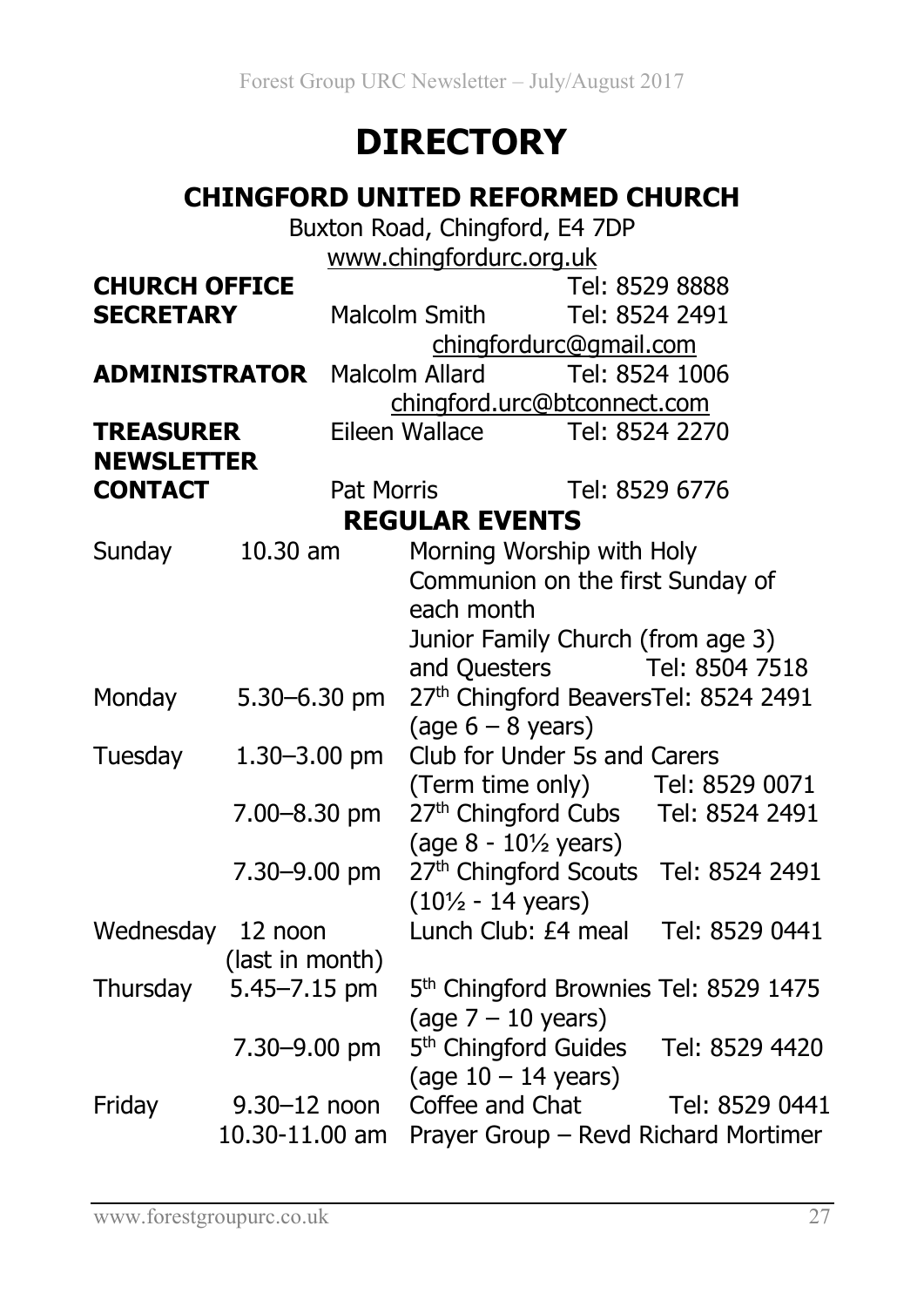#### **RAY LODGE UNITED REFORMED CHURCH**

Ray Lodge Road, Woodford Green, Essex IG8 7NX

#### **SECRETARY AND** Janet Jackson **NEWSLETTER CONTACT** Tel: 8491 7054

[raylodgeurc@hotmail.co.uk](mailto:raylodgeurc@hotmail.co.uk)

**TREASURER** Margaret Woolmer Tel: 8505 5018 [c.woolmer735@btinternet.com](mailto:c.woolmer735@btinternet.com)

### **REGULAR EVENTS**

| Sunday    | 10.30 am Morning Worship (with Holy Communion on<br>the second Sunday in the month)                       |  |
|-----------|-----------------------------------------------------------------------------------------------------------|--|
| Tuesday   | 10.30 - 12 noon Parent and Toddler Group<br>$6.00 - 7.00$ pm $7th$ Woodford Rainbow Unit<br>$(aqe 5 - 7)$ |  |
| Wednesday | $6.15 - 7.45$ pm $16th$ Woodford Brownie Pack<br>$(aqe 7 - 10)$                                           |  |
| Friday    | $2.00 - 3.30$ pm Neighbours' Club (on the 2 <sup>nd</sup> and 4 <sup>th</sup><br>Friday in the month)     |  |
|           | $2.00 - 3.30$ pm Knit and Natter Group (on the 1st<br>And 3rd Friday in the month)                        |  |

The premises are also used by the Seventh Day Adventist Church on Saturdays for Sabbath Worship and Wednesday evenings for Prayer Meetings.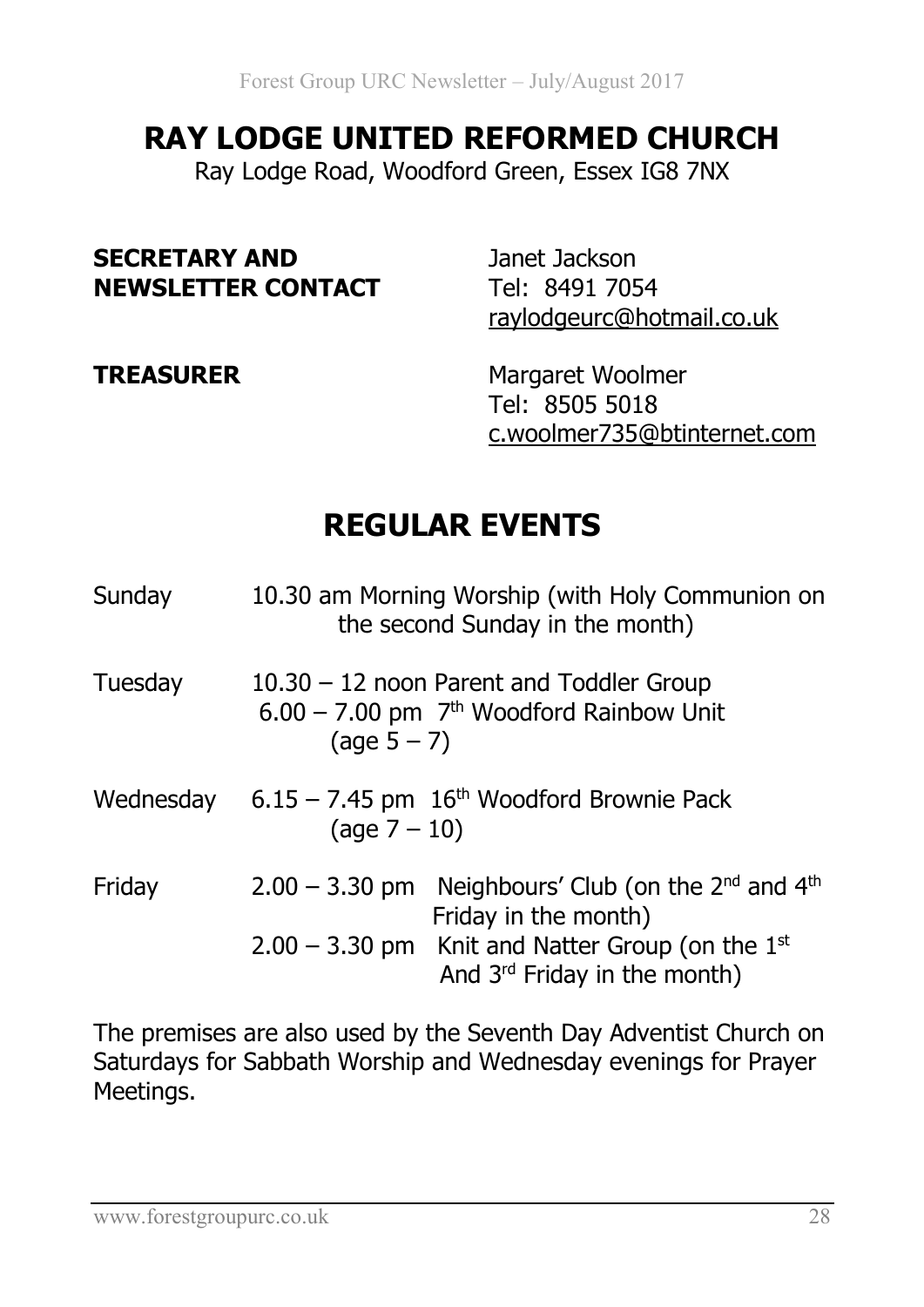#### **ST. JAMES' UNITED REFORMED CHURCH**

Palmerston Road, Buckhurst Hill, Essex IG9 5NG [www.stjamesurc.org.uk](http://www.stjamesurc.org.uk/)

## **CONTACT**

**SECRETARY** Isabel Bala Tel: 8504 3543 **AND NEWSLETTER** [isabelbala@hotmail.co.uk](mailto:isabelbala@hotmail.co.uk)

**TREASURER** Roger Neville Tel: 8504 5325 H: [rogerneville@hotmail.com](mailto:rogerneville@hotmail.com) O: [rogerneville@alwynsllp.com](mailto:rogerneville@alwynsllp.com)

**HALL MANAGER** Dale Gravett Tel: 8505 0300 [valandale@btinternet.com](mailto:valandale@btinternet.com)

## **REGULAR EVENTS**

Sunday 10.30 am Morning Worship (with Holy Communion on the first Sunday of each month) Monday 2-3.30pm 'Shell and Staff' Craft/Prayer Group on the first Monday in each month 5.30 pm 2<sup>nd</sup> Buckhurst Hill Brownies 8508 7546 7.00 pm 2nd Buckhurst Hill Guides 8508 3480 Wednesday 7.00 pm Sing Emmanuel Choir Thursday  $6.00 - 7.00$  pm  $28<sup>th</sup>$  Epping Forest Beavers 07960309175 6.30-8.00 pm 28th Epping Forest Cubs 8504 5270 7.30-9.00 pm 28th Epping Forest Scouts 07896031718

Bible Studies also take place on Mondays at 10.30am and repeated at 8.00pm at certain times during the year. Please see calendar for details.